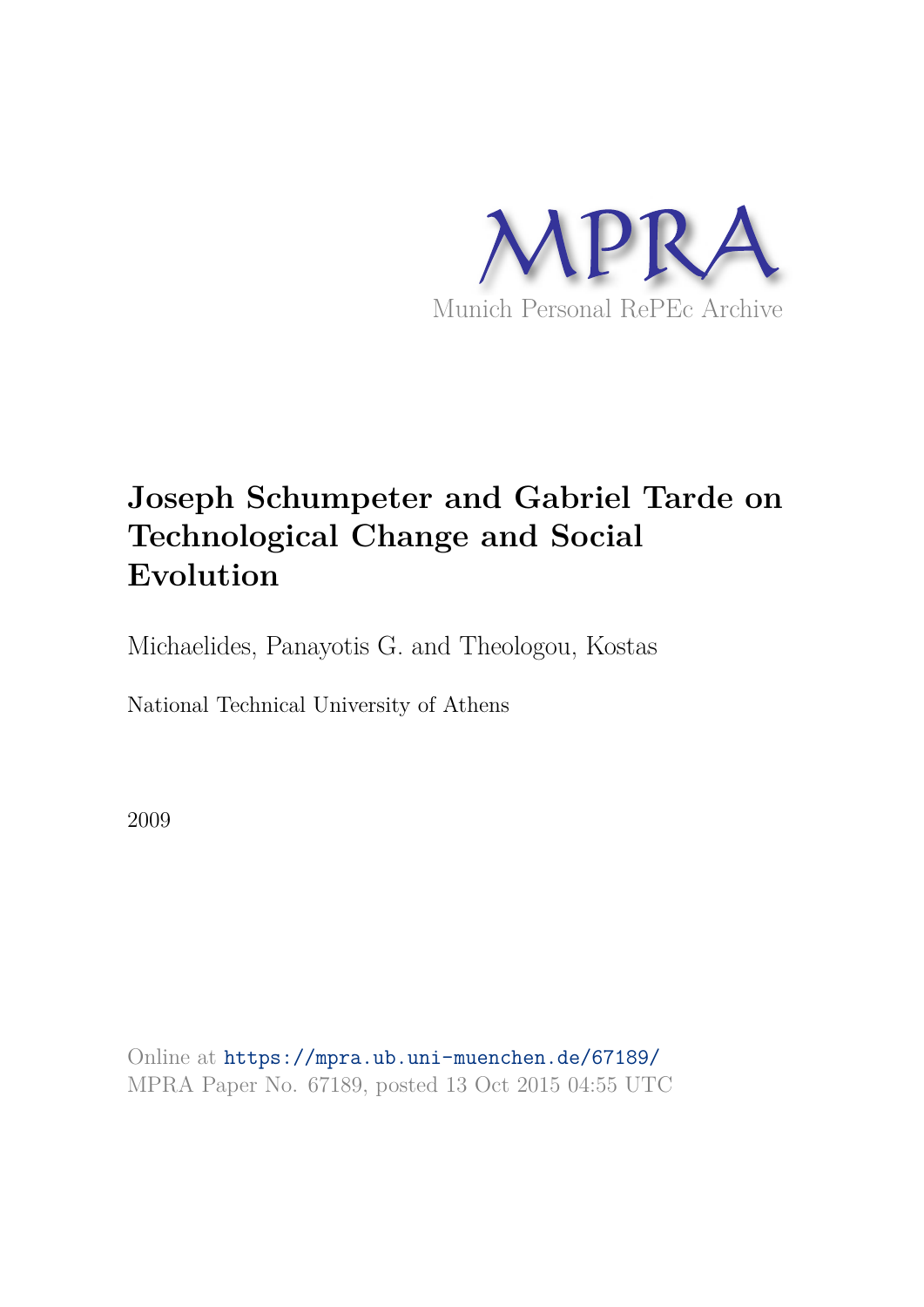# **Joseph Schumpeter and Gabriel Tarde on Technological Change and Social Evolution**

*by:* 

### Panayotis G. Michaelides\* and Kostas Theologou\*\*

Department of Humanities, Social Sciences and Law School of Applied Mathematics and Physics National Technical University of Athens Zografou Campus, 157.80, Athens, Greece

### April 2009

<sup>\*</sup> P. G. Michaelides, PhD, Lecturer in Economics (407/80), Tel.: +302107721624; Email: pmichael@central.ntua.gr (*Contact Author)*.

<sup>\*\*</sup> K. Theologou, PhD, Tel: +302107722255, Email: cstheol@central.ntua.gr.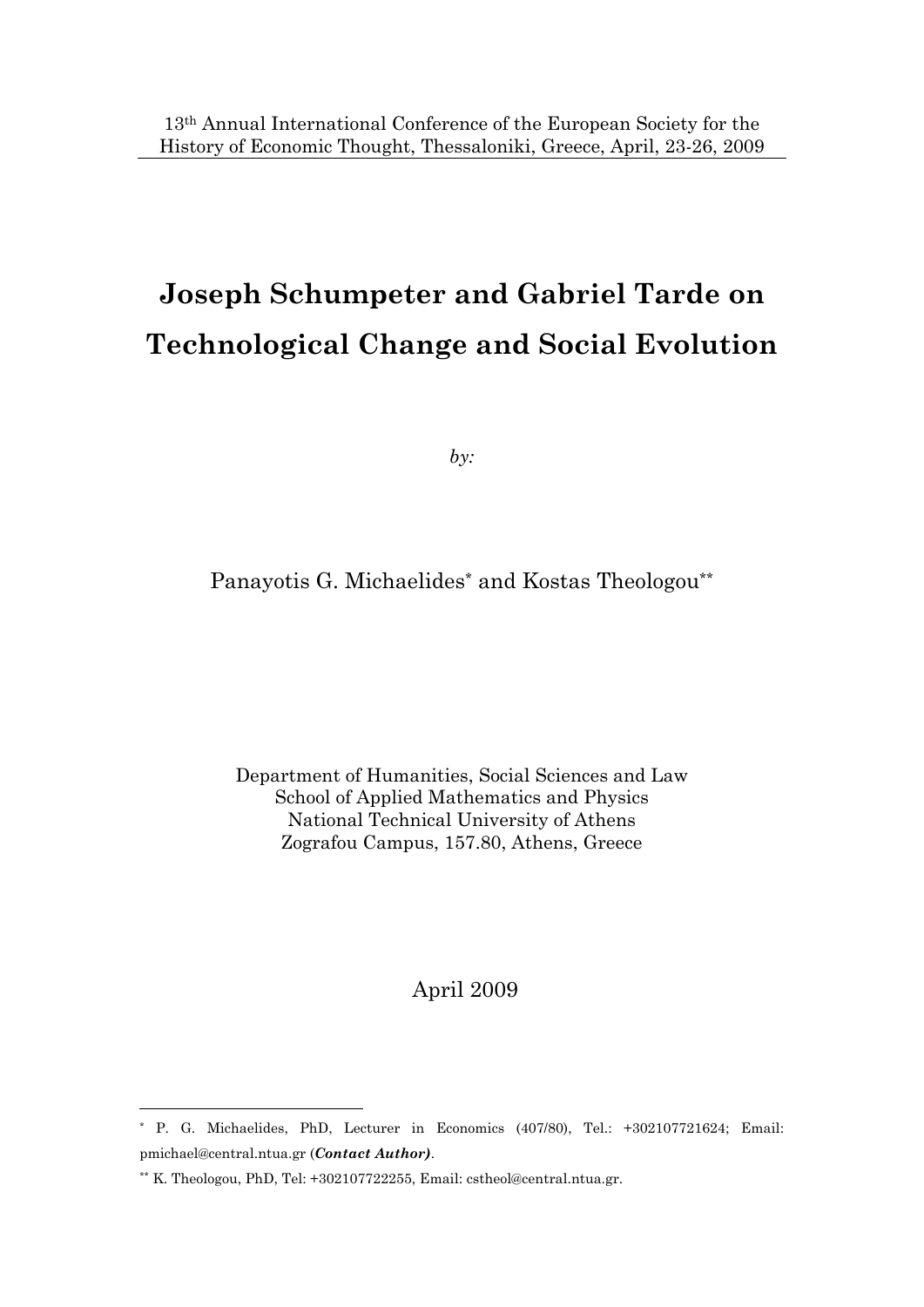## **Joseph Schumpeter and Gabriel Tarde on Technological Change and Social Evolution**

## Panayotis G. Michaelides *National Technical University of Athens*

### Kostas Theologou *National Technical University of Athens*

*Abstract:* In this paper, we show that the certain elaborations of the French sociologist Gariel Tarde may be traced throughout Schumpeter's works. More specifically, we show that Joseph Schumpeter's views were influenced by the French social philosopher and theoretician Gabriel Tarde who delivered a theory of Social Evolution based on Technological Change as its driving force, closely related to the profiteering function of the economy. Also, we demonstrate that Tarde's approach has striking similarities with the Schumpeterian vision of Economic Development, Change and Social Evolution. But there are similarities in their respective methodological approaches as well. For instance, the most striking similarity is that despite the importance he gave to the social stratum, Tarde, just like Schumpeter's early approach, never fully admitted the determination of the individual's will by the social forces. In other words, they both attempted to explain social evolution by means of individual initiative. At this point it should be mentioned that Tarde's theory has been delivered and published about a decade before the publication of the first edition of Schumpeter's influential *Theory of Economic Development*. In this context, much of this similarity in visions could be attributed to Schumpeter having carefully read Tarde and, probably, to certain common intellectual sources of influence. Part of the explanation why this similarity in visions has been inadequately acknowledged, so far, lies in the ignorance of the approaches on which Schumpeter built his treatises. In this framework, after examining the affinities of Schumpeter's work with Gabriel Tarde, it is evident that certain Schumpeterian elaborations appear to be less unique.

*Key words:* Schumpeter, Tarde, evolution, invention, technology, individualism.

*JEL classifications:* B15, B25, B31, B52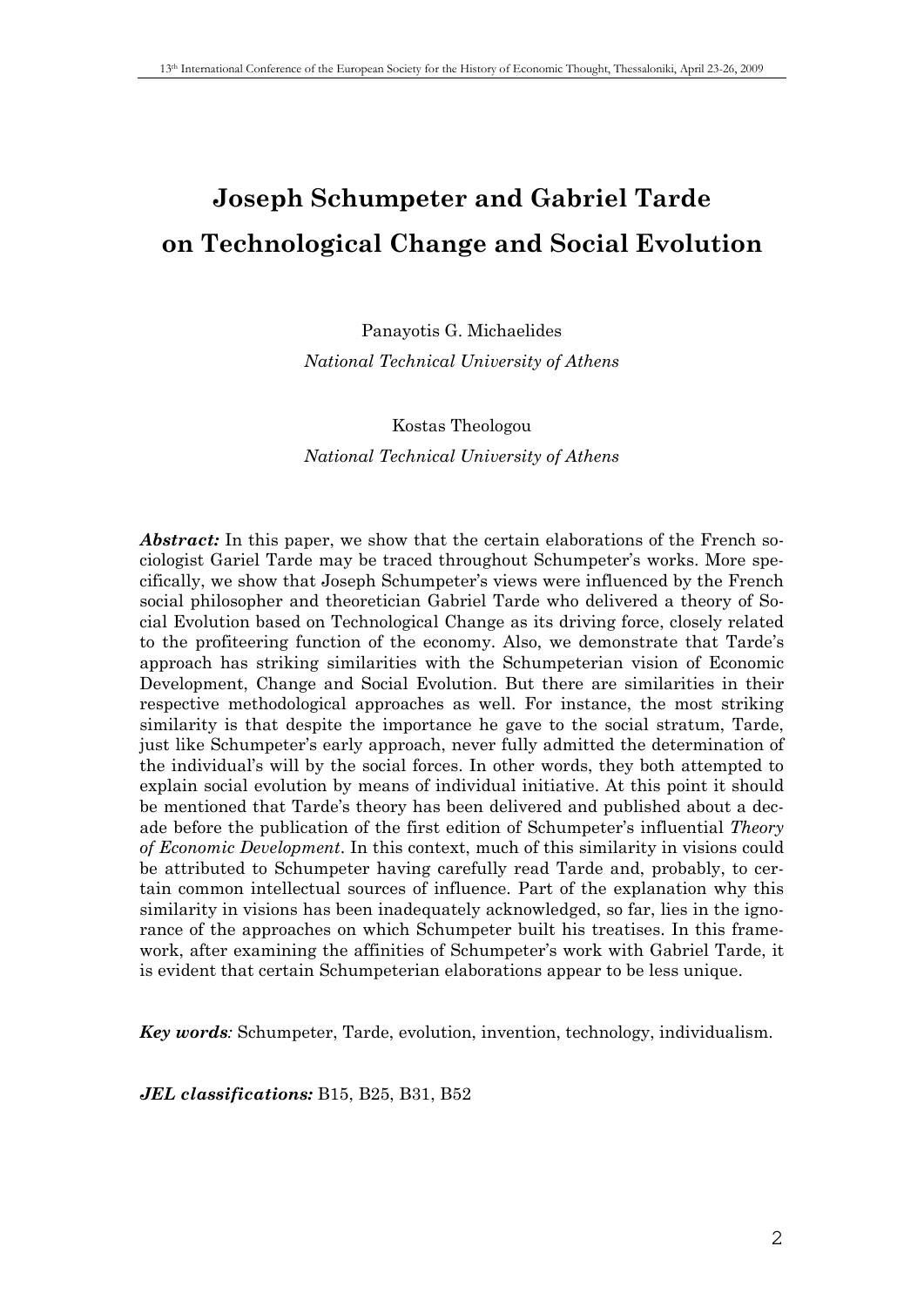## **Joseph Schumpeter and Gabriel Tarde on Technological Change and Social Evolution**

Panayotis G. Michaelides *and* Kostas Theologou

### **I. Introduction**

Joseph Alois Schumpeter is regarded as one of the most influential economists of all time who had a major impact on the development of *Economics* in the twentieth century. For instance, Haberler (1950, 1) argued that Joseph Schumpeter "was one of the greatest economists of all time". In fact, it is nowadays becoming increasingly evident that Joseph Schumpeter is among the most prominent theoreticians who will probably shape the thinking on economics for the next decades.

However, important aspects of his works remain unexplored. In this context, Schumpeter's affinities with other great theoreticians have been inadequately acknowledged, so far. Although there is no "systematic study of *influence* in the economics profession" (Leeson 1997, 637, emphasis in the original) there is one serious reason why studying the potential influences on Schumpeter is of great interest. Given that he was a major economist who wrote extensively on economic and social evolution, the study of his affinities with other great social philosophers and theoreticians is an important key for understanding his writings.

Affinities can be shown in many ways. One of the most common is when an author shows traces of the thinking or consistently uses the contributions of authors in his work (Senn 2003, 142). In this sense, what were the affinities of Gabriel Tarde's and Joseph Schumpeter's ideas on technological change and social evolution?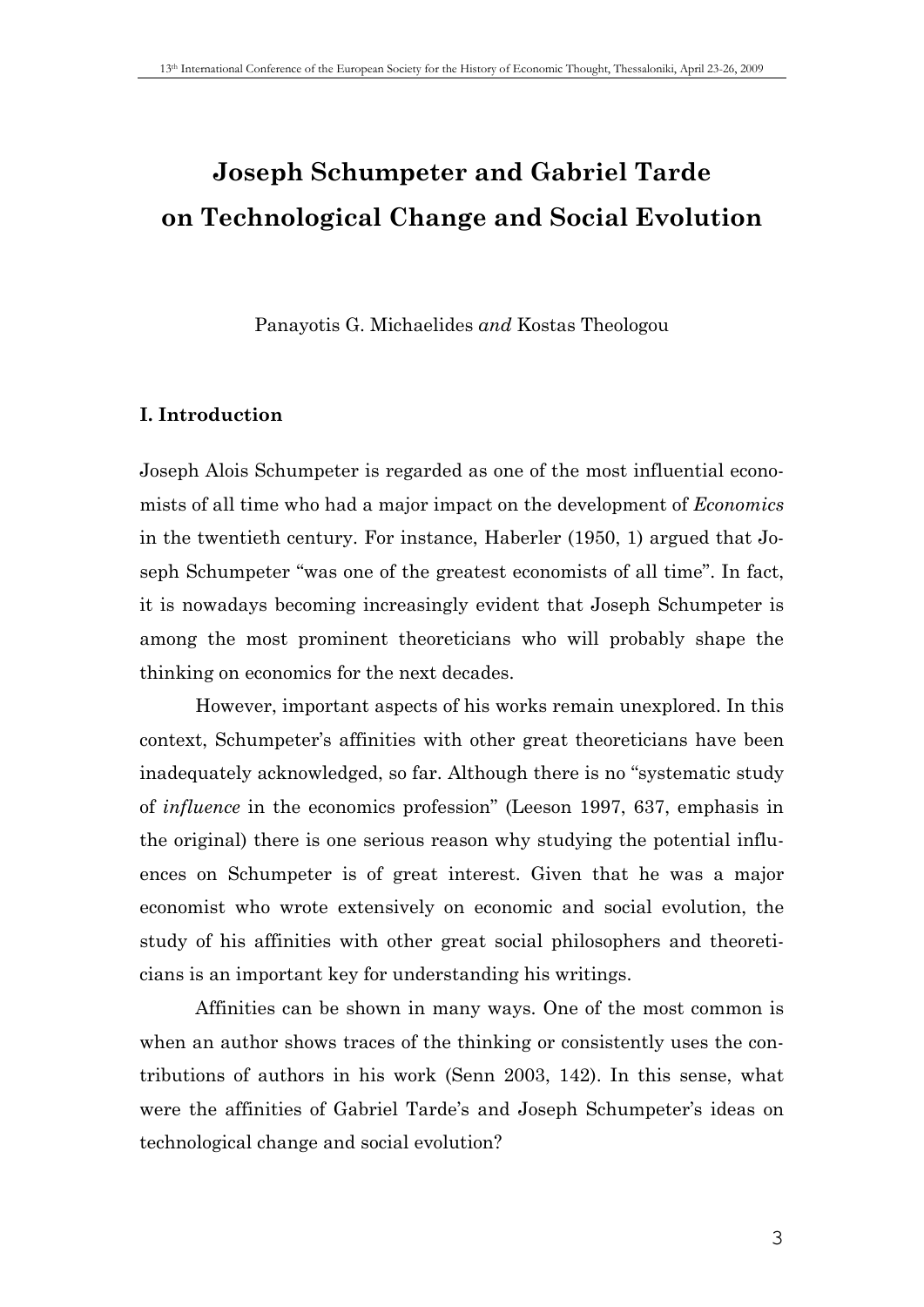Obviously, understanding the origins of these important ideas and re-evaluating the influences that might have shaped them could be very useful for promoting dialogue between *Economics* and *Sociology* and clarifying several issues. More precisely, this paper makes an attempt to interpret certain parts of Joseph Schumpeter's voluminous *oeuvre* in association with the writings of the French social theoretician Gabriel Tarde. This article is part of a larger project investigating Joseph Alois Schumpeter and his affinities with other great theoreticians and/or schools of thought (see, for instance, Michaelides and Milios 2004, 2005a, 2005b, Michaelides et *al,* 2007a, 2007b, 2007c, 2008, 2009a, 2009b, 2009c).

Following Shionoya (2005, ix), we would like to affirm the following thesis, which has been the point of departure of our investigation: "Even if the core of a certain idea were identified in the continuous and discontinuous process of the filiation and ramification of thought, it is still possible to trace its predecessors, successors, and sympathizers in different directions". Of course, it is the case that tracing these paths for many of the economic and social theories is usually quite difficult.

The paper is structured as follows: section two (II) offers a very brief biographical presentation of the two theoreticians' life and work; section three (III) explores the role of technological change and development in their respective writings; section four (IV) presents their respective views on the concepts of determinism and individualism; finally, section five (V) concludes the paper.

### **II. Brief Biographical Notes: Joseph Schumpeter & Gabriel Tarde**

Joseph Alois Schumpeter (1883-1950), was born in the Austrian part of Moravia (then the Hapsburg Empire) and died in Taconic, Connecticut. He was educated at the Theresianum, a deeply aristocratic school where "Schumpeter never felt that he quite belonged" (McCraw 2007, 18). In 1901 Schumpeter enrolled in the faculty of Law at the University of Vienna, and continued his studies in Berlin and London. In 1906, he took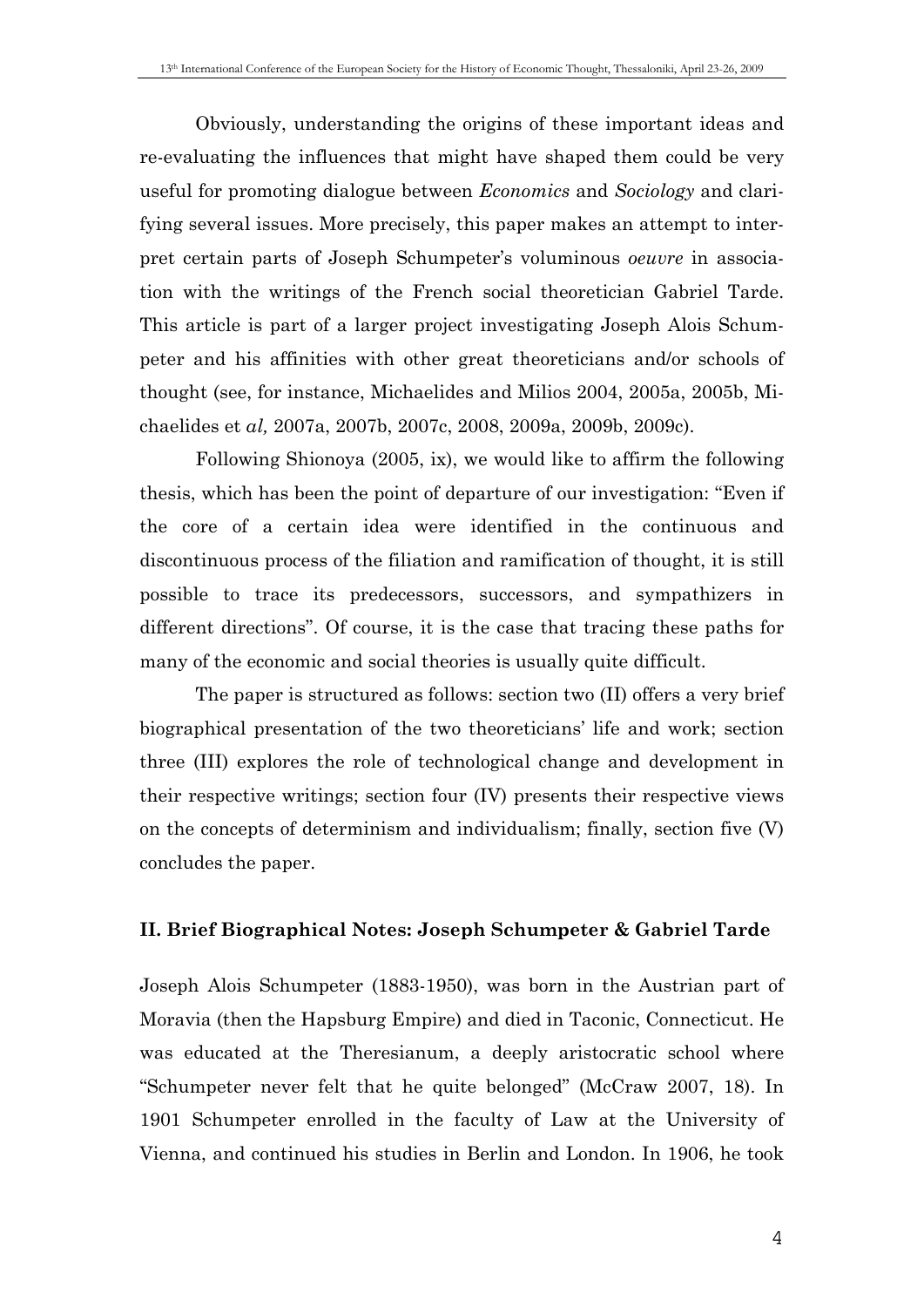the degree *Doctor utriusque iuris.* In 1909 Schumpeter became an Assistant Professor at the University of Czernowitz (Kirsch 1979, 143). Between 1911 and 1919 he taught Political Economy as a Full Professor in Graz, while in 1913 and in 1914 he was an Exchange Professor at Columbia University. In 1918, Schumpeter became member of the *German Socialisation Commission* (*Sozialisierungskommission*), and in 1919 he was appointed Minister of Finance in the government formed by the Social Democrats (Haberler 1950, 346). In 1921 he became president of *Biederman Bank* in Vienna, and in 1924 after the great inflation in Germany he accepted a professorship at the University of Bonn in Germany in 1925.1 From 1932 until his death in 1950 at the peak of his fame he taught at Harvard University and he served as president of the American Economic Association.<sup>2</sup>

Schumpeter's writings cover a broad range of topics such as the dynamics of economic and social evolution (e.g. *Theory of Economic Development*, 1912, and *Business Cycles*, 1939), the integration of economic, sociological and political perspectives with regard to capitalism (e.g. *Capitalism, Socialism and Democracy,* 1942) and, last but not least, the history of economic ideas (e.g. *Economic Doctrine and Method*, 1914, and *History of Economic Analysis*, 1954).

On the other hand, Gabriel Tarde (1843-1904) was born in Sarlat, Dordogne (France) where he engaged in legal studies and became *Juge d' instruction*. He was a student of human nature who was particularly interested in the explanation of motives. Very early in his career he realised not only that motives may be resolved in terms of belief and desire, but also that, under certain circumstances, they could even be "measured", in

<sup>&</sup>lt;sup>1</sup> In the summer of 1926, Schumpeter lost his beloved mother, his (second) wedded wife, and his (new born) son. Based on Schumpeter's diaries, it is often argued that his meticulous output was due to "isolation and self-doubt" that was enhanced by the death of his wife and son that made him use academic work "as a means of harnessing his personal grief" McCraw (2007, 345, 160).

<sup>2</sup> It is worth noting here that although he was world famous by that time, Schumpeter was also penniless. As McCraw (2007, 4) stressed, Schumpeter had to make paid speeches in order to be able to buy his transatlantic ticket.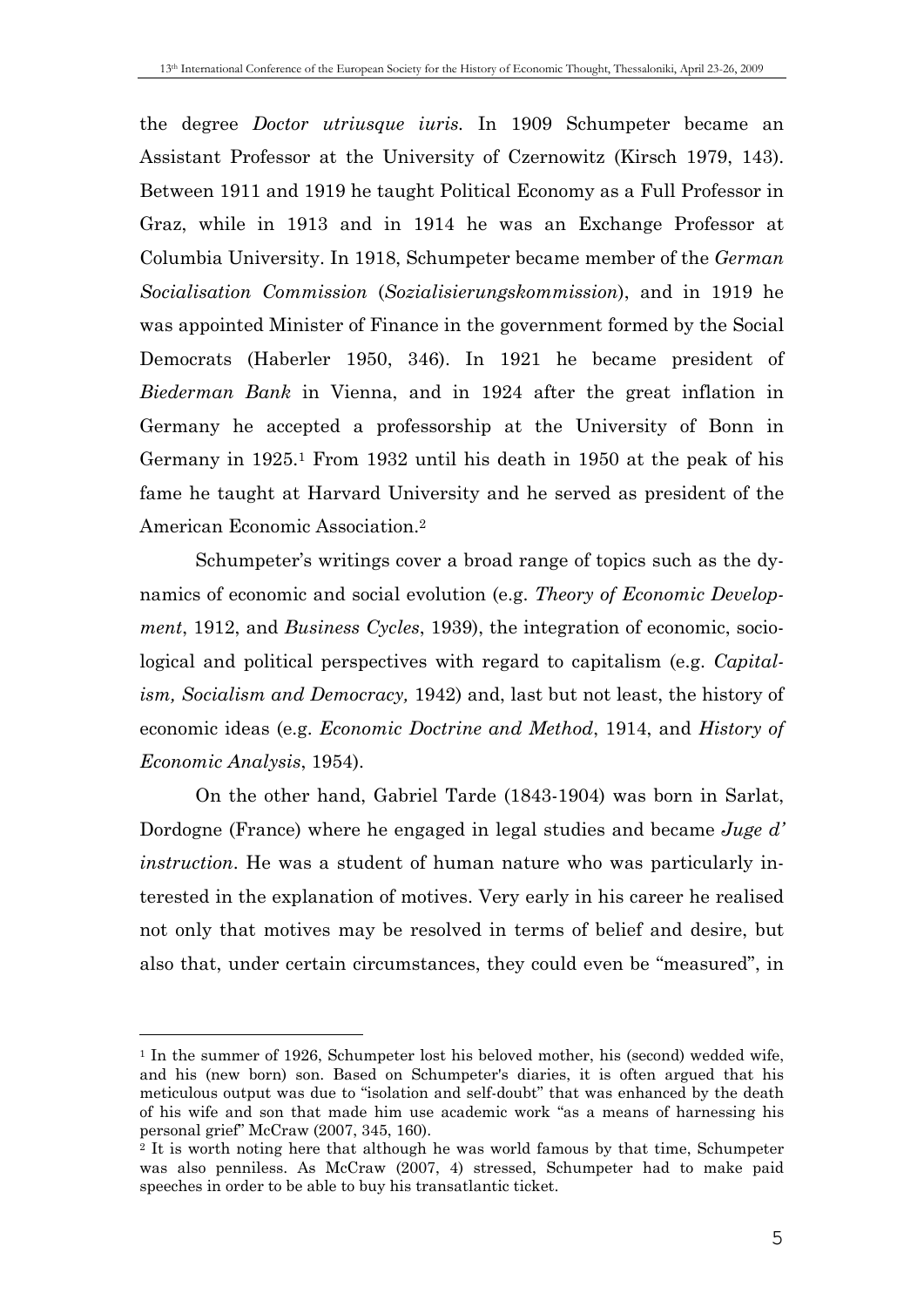an approach where everything is "calculable" and never unexpected.3 In this context, Tarde's *La croyance et le désir, possibilité de leur mésure* (1880) in *Revue Philosophique* is regarded as a significant contribution in the literature.

Imitation as a motive force of change attracted Tarde's attention from the very beginning of his scientific endeavor. Meanwhile, he proceeded to the study of the evolutionary theory as held, for instance, by Darwin and Spencer, including the evolution of institutions (Giddings 1903, iv). He noticed the overwhelming presence of imitation in most spheres of the human action. To a sharp philosophical mind like Tarde's, it was pretty obvious that there was some sort of a broader socio-psychoeconomic immanent regularity (i.e. "law" of imitation), worth investigating. This is why Tarde is regarded as a theorist of imitation emphasizing *invention* as the driver of *imitation*, borrowing, thus, from Leibniz and Cournot a mechanical explanation of reality.

Tarde published several articles in *Revue Philosophique* between 1882 and 1884, such as *Les Lois de l'imitation, Les Traits communs de la nature et de l'histoire*, *L'Archéologie et la statistique* and *Qu'est-ce qu'un société?*4*.* Gabriel Tarde's philosophical system is exposed in a series of lectures at the *Collège Libre des Sciences Sociales* in 1897. These lectures (structured in three parts i.e. *The Repetition of Phenomena*, *The Opposition of Phenomena* and the *Adaptation of Phenomena*) were published under the title *Les Lois Sociales* (1898).

In what follows, our attempt intends only to provide an overview of Tarde's influence on Schumpeter, from the theoretical and methodological perspective. As a result, in this paper, the connections between Schumpeter and Tarde are sometimes primarily substantive (as in the section on Technological Change, etc) and sometimes primarily methodological in nature (as in the section on Individualism, etc)*.*   $\overline{a}$ 

<sup>&</sup>lt;sup>3</sup> This discovery had been made before the seminal contributions by Bentham, Cournot, Menger, Walras and Jevons.

<sup>4</sup> Other articles setting forth the same underlying principles and formulating ideas shaped by the Tarde's professional experience were later integrated in his 1891 books *La criminalité comparée* and *La philosophie pénale* (Giddings 1903).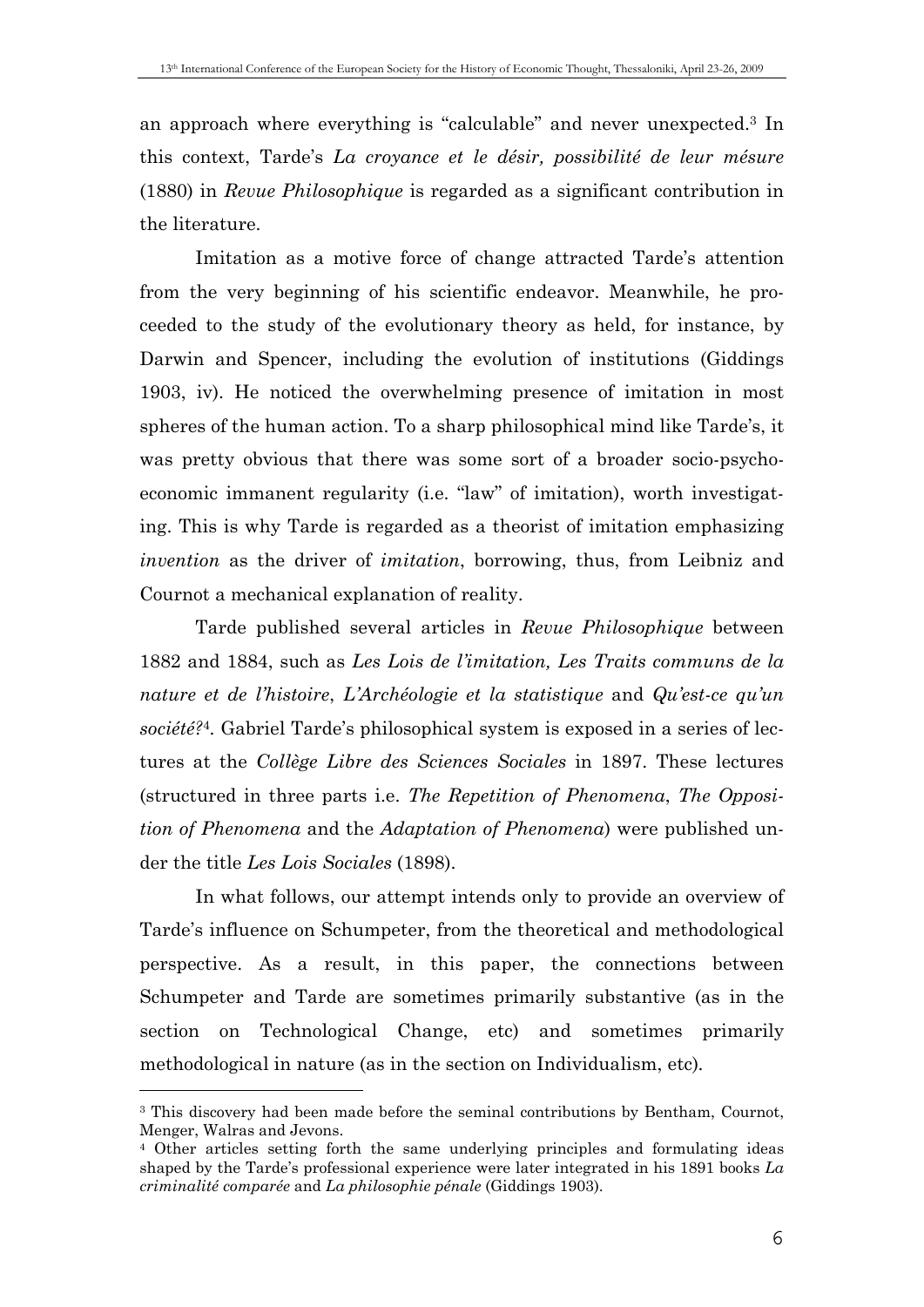#### **III. Technological Change and Development**

Gabriel Tarde was a visionary social philosopher. In a lecture given to the *Society of Sociology* in Paris (June 11, 1902) he made a serious attempt to explain social evolution. According to Tarde successful initiatives signify the drivers of social evolution. The direction of the evolutionary path depends on small insignificant (on their own) random forces, which are combined with new forces creating, thus, a new sort of periodical reproduction of the system. In his own words: "In all theses instances it is seen that great, constant forces are given a direction by small, accidental, new forces, which, by being grafted on the first ones, set into motion a new kind of a periodic reproduction. Upon repetitions is grafted a variation, origin of new variations" (Tarde 1902, 1).

Furthermore, *evolution and change* is made possible through *invention* based on *repetition*. Repetition consists of elements such as the climate, the sun, the race, as well as by tradition, custom, ideas, and acquired attitudes. In fact, climate and race are characterised by *periodical*  movements (tide-winds and successive hereditary generations of the same race, respectively, etc), whereas, tradition, custom and ideas, are characterised by *imitative* repetitions, transmissions of examples. According to Tarde (1902, 1) : "social transformations are explained by the individual initiatives which are imitated, I do not say that invention, successful initiative, is the only acting force, nor do I say that it is actually the strongest force, but I say that it is the directing, determining, and explaining force".

This argument reminds us strongly of Schumpeter whose work is "a comment, from constantly varying viewpoints, on a single affirmation: every aspect of social life is continually being transformed under capitalism" (de Vecchi 1995, 3). For Schumpeter development is mostly the result of innovation, i.e. "the outstanding fact in the economic history of capitalist society" (Schumpeter 1939, 61). For him, innovation is the leading force in what he calls "evolution". Evolution is however discontinuous because of a discontinuity in the introduction of major innovations into the economic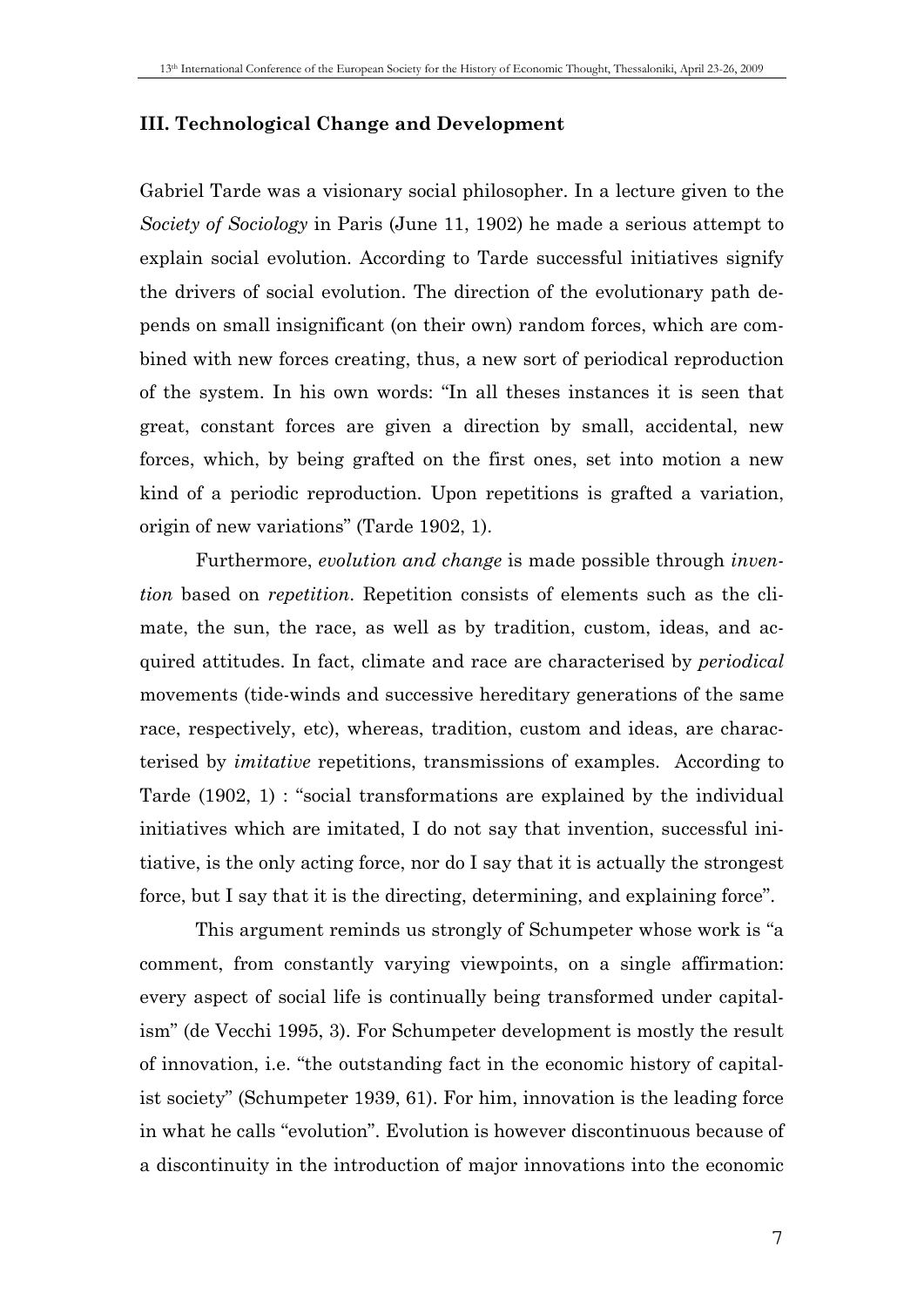system. However, Schumpeter's concept of innovation was different than what is generally assumed because he stressed that innovation *per se* is not a force in economic development. Rather, the real force in economic development is the *consequences* of these innovations (Schumpeter 1928).

These consequences make innovations a force in the economic system and innovations which do not produce these consequences cannot be a force in the economic evolution of a social formation. According to Schumpeter, development depends primarily upon productivity increases based on innovation. More precisely, for Schumpeter this concept covered the following cases: "1. The introduction of a new good […] or a new quality of a good. 2. The introduction of a new method of production […]. 3. The opening of a new market […]. 4. The conquest of a new source of supply […]. 5. The carrying out of the new organisation of any industry" (Schumpeter 1912, 66). In this spirit the great Austrian thinker Joseph Schumpeter used the term 'technological progress' to characterize the changes (Scherer 1992, 1417), which account for the greater part of economic development.

Of course, the hero of his story was the entrepreneur who initiated change. In other words, in the Schumpeterian evolution begins when an exceptional entrepreneur introduces an innovation. Actually, innovations produce *qualitative* changes in the system: "[The] historic and irreversible changes in the way of doing things we call "innovation" and we define: innovations are changes in production functions which cannot be decomposed into infinitesimal steps" (Schumpeter 1935, 4). In fact, Schumpeter defined economic development as "such changes in economic life as are not forced upon it from without but arise by its own initiative, from within" (Schumpeter 1912, 63). According to Schumpeter, economic development is accompanied by growth, i.e. sustained increases in national income; however, quantitative growth does not constitute development *per se*. He wrote: "[W]hat we are about to consider is that kind of change arising from [...] the system *which* so *displaces its equilibrium point that the new one cannot be reached from the old one by infinitesimal steps*. Add successively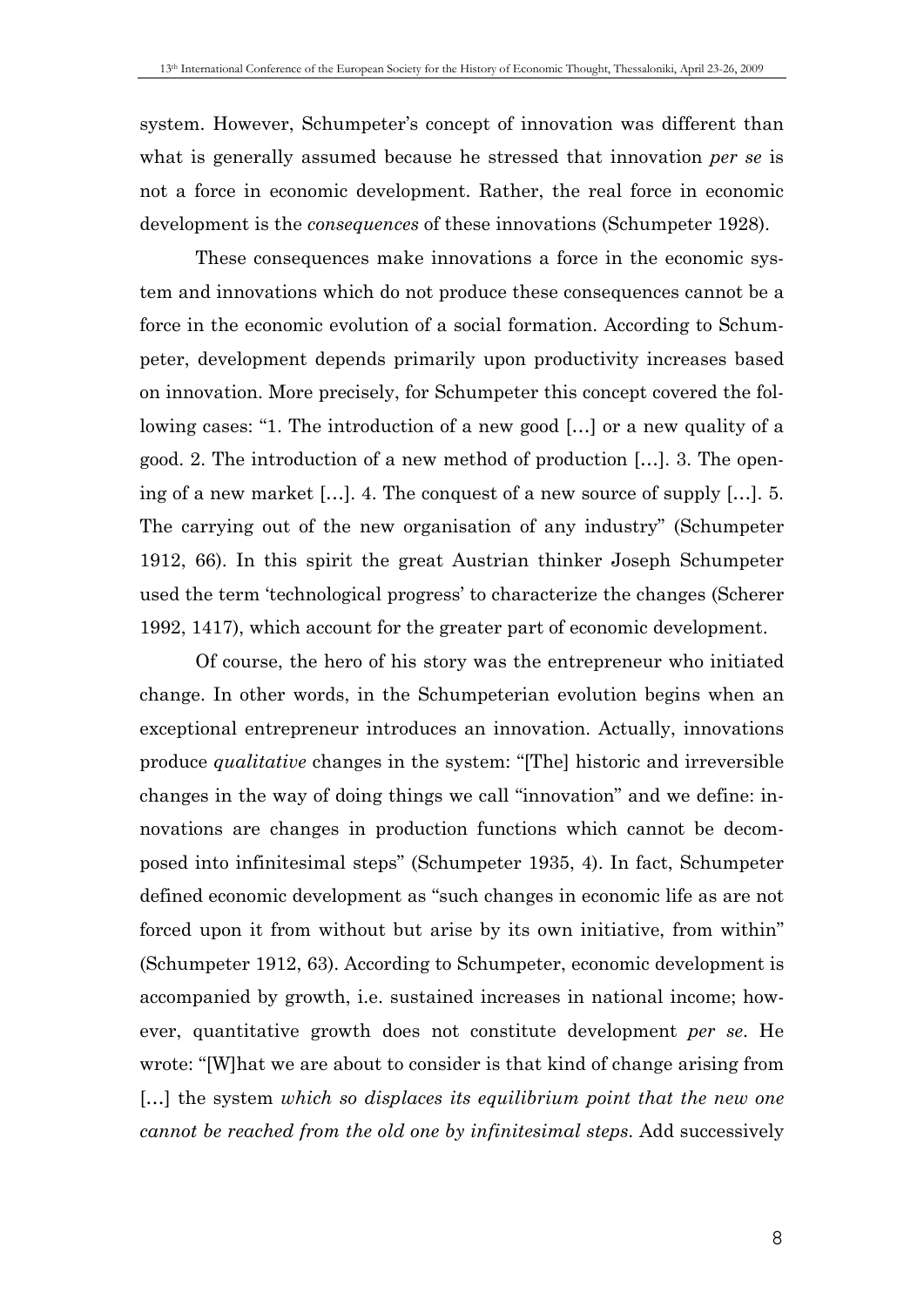as many coaches as you please, you will never get a railway thereby" (Schumpeter 1912, 64, emphasis added).

Tarde suggested that by placing ourselves in a society already organized and alive, having its own language, a political and economic regime in embryonic form, as well as customs and habits we are in a position to examine the origins of modern society; we are about to examine why and how its language or the government, religion, morality, art and other beliefs could be modified in a given moment. "The only means that could clarify the problem of origins, in all aspects, is to place ourselves, from the beginning, *in medias res* and to seize the action of forces that later could serve to explain the formation of things, the transformation of which they primarily explain" (Tarde 1902, 2).

In Tarde's analysis, we may detect a fundamental element of Schumpeter's idea on the conflict between routine and innovation, characterising the circular flow. In a similar to Tarde's vein, Schumpeter started all his analyses with a treatise which, excluding any innovative activities, led to a stationary state. The stationary state is, described by Walrasian equilibrium taking account of the interdependences of economic variables but applicable only to a stationary process, i.e. one which adapted itself to forces acting on it. However, just like Tarde implied too, the examination of a static system is not worthless because in the short-run, when most of the dynamic factors can be considered as being fixed, it is not devoid of explanatory power.

In Schumpeter's (1939, 40-41) words: "we may thus visualize an economic process which merely reproduces itself at constant rates; a given population, not changing in either numbers or age distribution […] the tastes (wants) of households are given and do not change. The ways of production and usages of commerce are optimal from the standpoint of the firm's interest and with respect to existing horizons and possibilities hence do not change either, unless some datum changes or some chance event intrudes upon this world.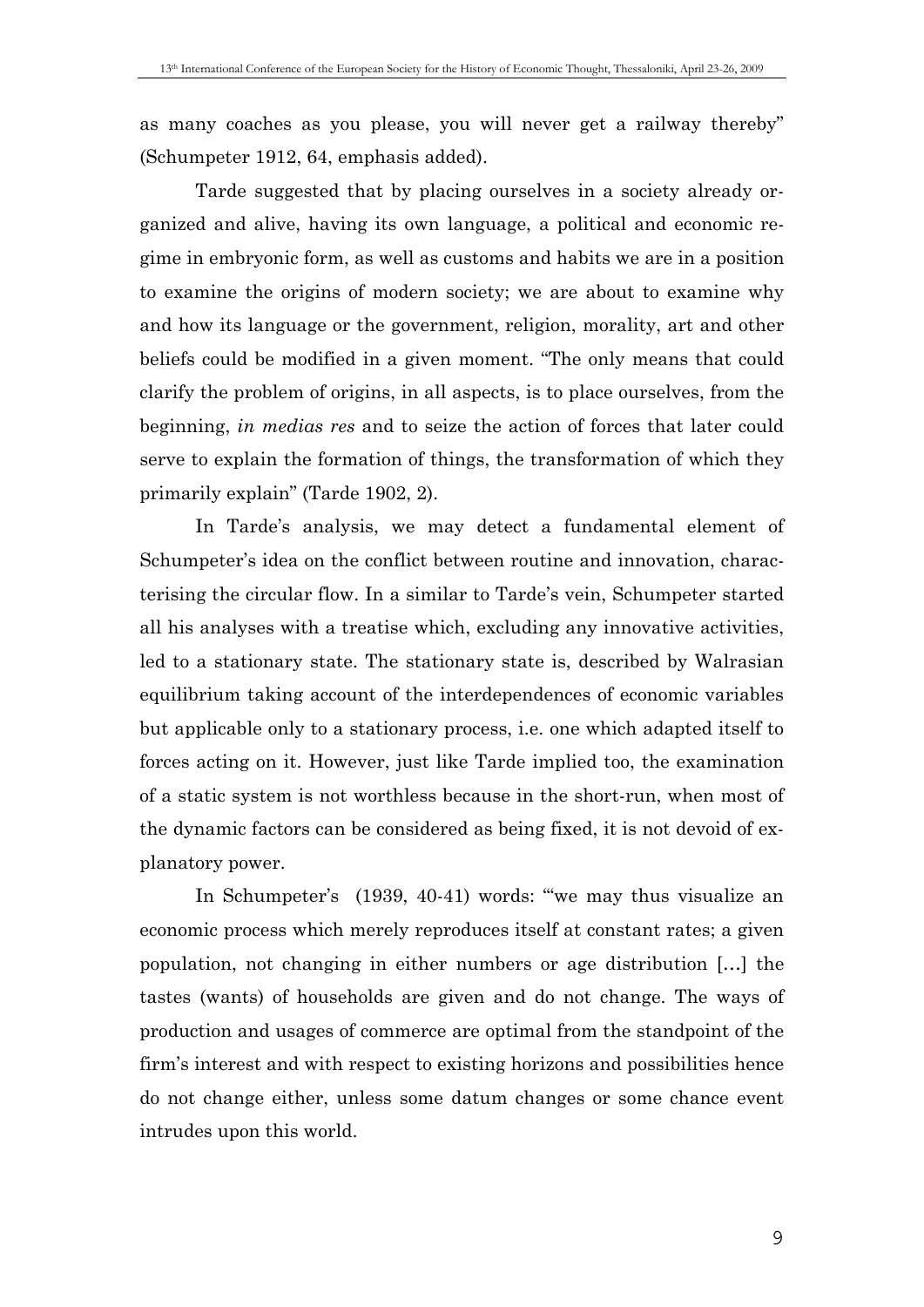No other than ordinary routine work has to be done in this stationary society, either by workmen or managers. Beyond this there is, in fact, no managerial function – nothing that calls for the special type of activity which we associate with the entrepreneur […] Such a process would turn out, year after year, the same kinds, qualities and quantities of consumers' and producers' goods; every firm would employ the same kind and quantities of productive goods and services; finally, all theses goods would be brought and sold at the same prices year after year" (Schumpeter, 1939, 40-41).

The author stated that the mechanistic repetition of acts -which reminds us of Tarde's mechanistic approach based on Cournot and Leibnitz -was based on the accumulated experience of man (Schumpeter 1934, 84-85): The entrepreneurs took the same decisions. The income was paid to consumer goods already produced. Any supply was counterbalanced by its own demand at the level of prices which covered the unit cost. Money could be absent without deforming the economic phenomena. Apparently, the economic stratum could only alter under pressure. Schumpeter described this equilibrium as "stationary flow" (Schumpeter 1912, ch. 1) characterized by the absence of any change. He made clear that this "stationary flow" is only a theoretical abstraction and serves as a reference point (Schumpeter 1928). Yet, while Schumpeter was a great admirer of Walras's scientific method and technique, he believed that this vision of the economy was incomplete in that there should be a source of movement within the economic system, i.e. innovation.

Tarde proceeded further in search of the laws of invention and individual innovation. He distinguished between theoretical and practical inventions:

- *Theoretical inventions*: Mythological conceptions, Philosophical systems, Hypotheses, Scientific discoveries.
- *Practical inventions*: Verbal innovations (neologisms), ritual innovations, industrial innovations, military innovations, political innovations, judiciary innovations, artistic and literary innovations.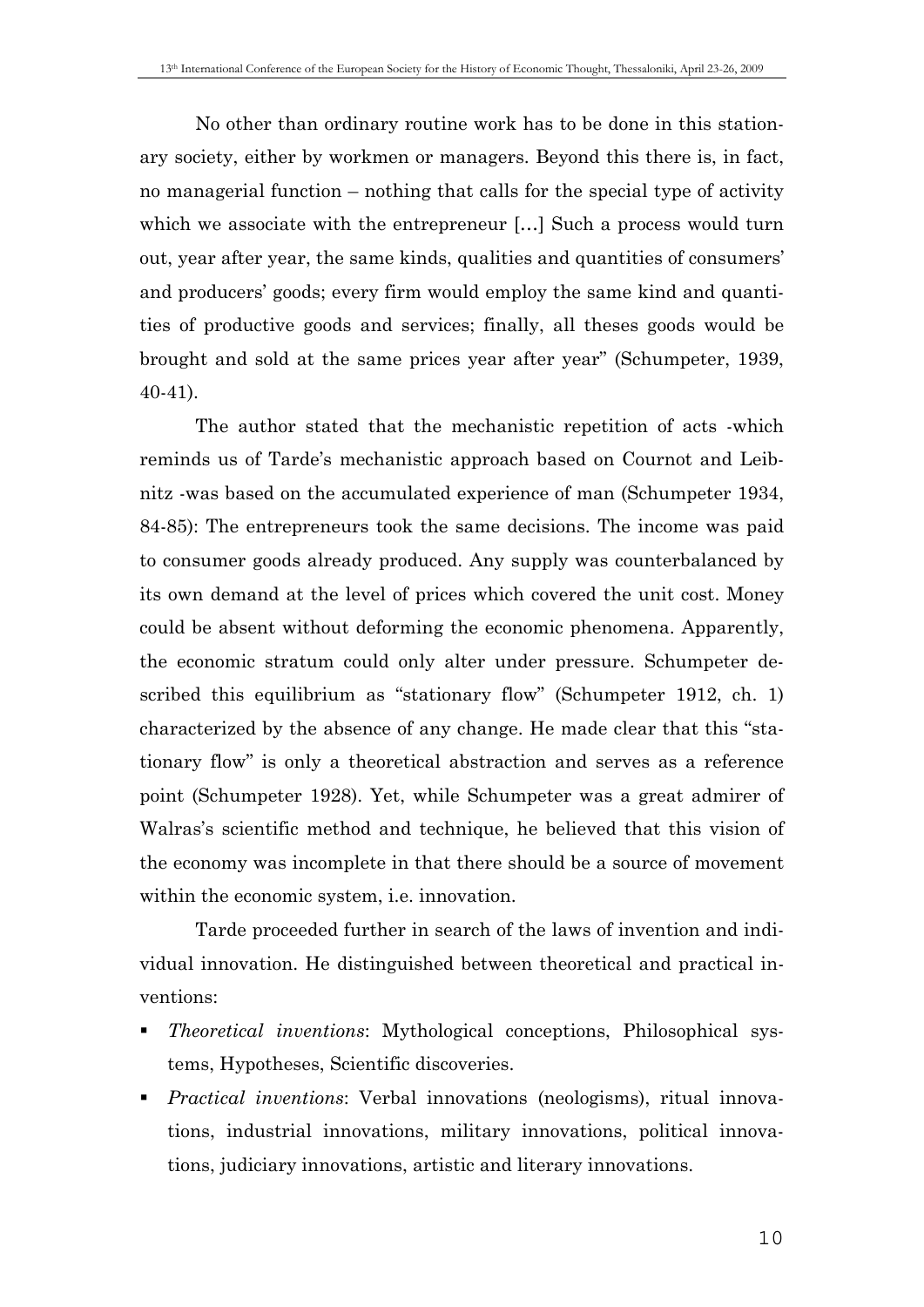Theoretical innovations make their appearance, logically and chronologically, before the practical ones. Another interesting distinction was that there are inventions that cannot possibly be substituted, while others that can be substituted. Analytically, only the theoretical (e.g. scientific) discoveries cannot be substituted; the practical (e.g. industrial) inventions are often replaced (Tarde 1902, 4).

Tarde emphasized the fact that inventions come from a new combination of already existing resources and concepts, i.e. from imitation. "Every machine consists of old tools, old methods, combined in a *different way*" (Tarde 1902, 5, emphasis added). In this context, Tarde believed that even the most genius poet or artist does nothing more than combine in a different way the processes already known, ancient rhythms and rimes, and provides his personal stamp in expressing his sentiments or ideas that are as old as the world itself: "The most genial among the poets and artists combines in a *different way* previously known art, methods, combined in a different way" (Tarde 1902, 8, emphasis added).

 Tarde concluded that the great poets (like Hugo and de Lamartine) had been inventors and creators because, although they originally imitated, they knew how to turn the innumerable examples they had in hands into a nice new output based on existing realities (Tarde 1902, 8).<sup>5</sup>

In any case, invention consists of a work of logic and teleology: it is judgment, reasoning, deduction and adaptation. Of course, "At the source

 $\overline{\phantom{0}}$ 

<sup>&</sup>lt;sup>5</sup> The difference between the scientific and the artistic, aesthetic invention is that in the first case the state of mind of the inventor plays a secondary part and the objective element keeps the dominant part, whereas it's inversed for the second case. Nevertheless, in both cases the indispensable condition is the encounter of the 'imitative rays' (*rayons imitatifs* according to Tarde's expression) within the minds, impressed in a certain manner by the external environment, the nature. Thanks to this direct and brilliant contact with the nature, two known ideas, that until then seemed having nothing to share, appear as attached with each other by a liaison of a consequence principle or by a liaison of means to an end or different means to a common end. Newton, e.g., conceived the fall of a body and the Lune's gravity around Earth as two identical phenomena, consequences of the same principle, i.e. the universal attraction. By seeing the magnetic needle's deviation H. C. Oerstedt and A.-M. Ampère conceived magnetism and electricity like two variables of a common force, and this discovery that identified two forces until then considered as stranger to one-an-other was enough to produce later the invention of the electric telegraph when it was combined within other brilliant minds with the already ancient need of long distance mental communication and it seemed to them as the best way of achieving this goal.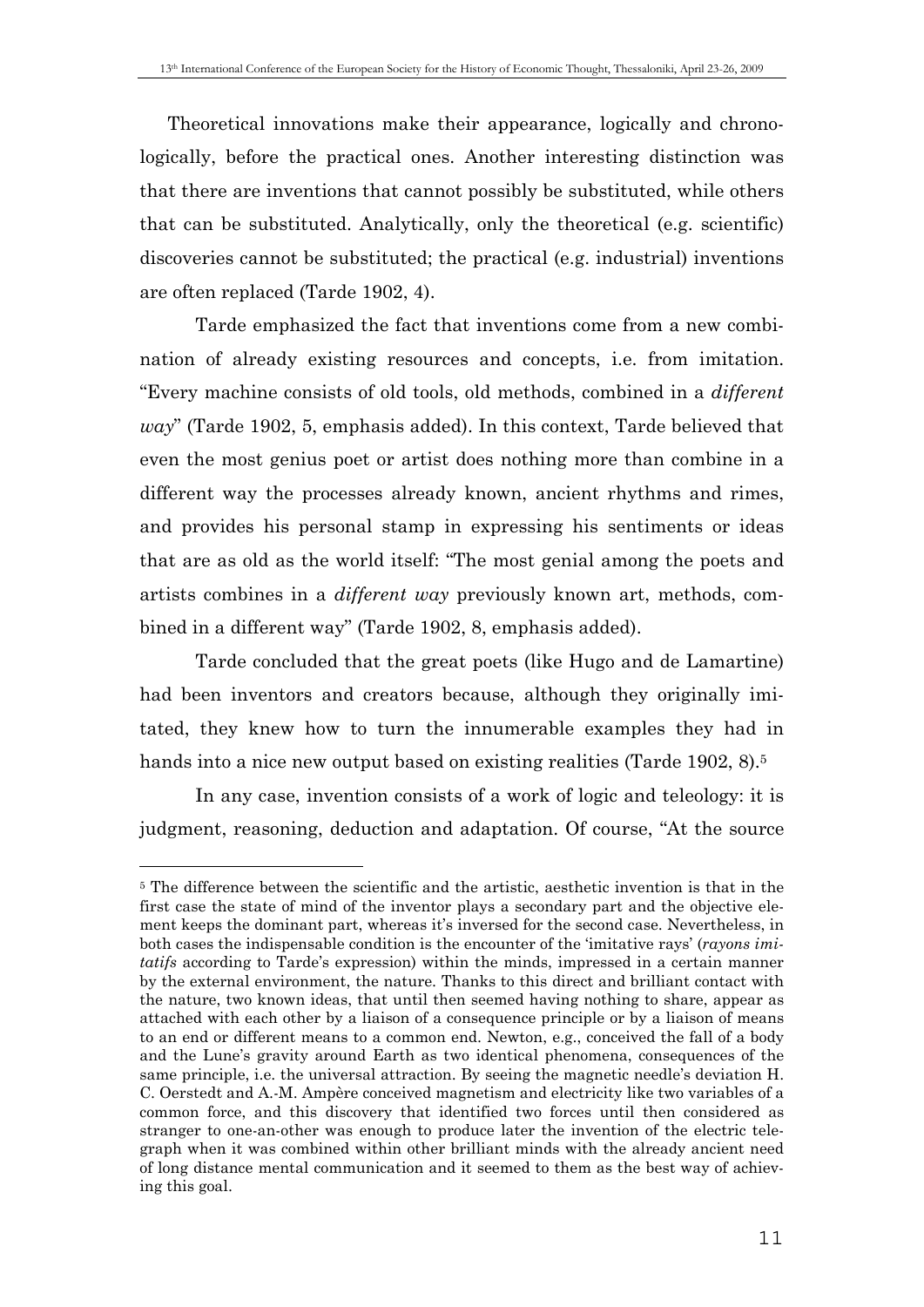of a new invention there is something else than just combined imitations of prior inventions. There is the main originality of this combination" (Tarde 1902, 6). Without this "there would be no change in the channels of the flow (from the same to the same) no change in the production function (from equations to equations)" (Taymans 1950, 618). The innovating forces are also *new* to the extent that they are grafted upon the old ones (Tarde 1902, 1).

Joseph Schumpeter distinguished the process of development from growth due to the gradual increase in population and capital and - in a strikingly similar to Tarde spirit - wrote: "The slow and continuous increase in time of the national supply of productive means and of savings is obviously an important factor in explaining the course of economic history through centuries, but it is completely overshadowed by the fact that development consists primarily in *employing existing resources in a different way, in doing new things with them*, irrespective of whether those resources increase or not" (Schumpeter 1942, 65, emphasis added).

He wrote: "Carrying out a new plan and acting according to a customary one are things as different as making a road and walking along it" (Schumpeter 1912, 85). In this spirit, as is well know he labelled the carrying out of new combinations "enterprise" and the individuals who carried them out "entrepreneurs", whereas "entrepreneurs" cannot simply do this when they are confronted by new tasks because while in the accustomed channels their own ability and experience suffice, when confronted with innovations, they need guidance (Schumpeter 1912, 79–80). In another formulation, while they are obliged to swim with the stream in the circular flow, they have to make an effort to swim against the stream if they wish to change its channel (Prendergast 2006, 255). Thus, "It follows that novelty needs to be forced upon the majority of economic agents, as progress in general is basically a result of force and confrontation" (Ebner 2006, 504).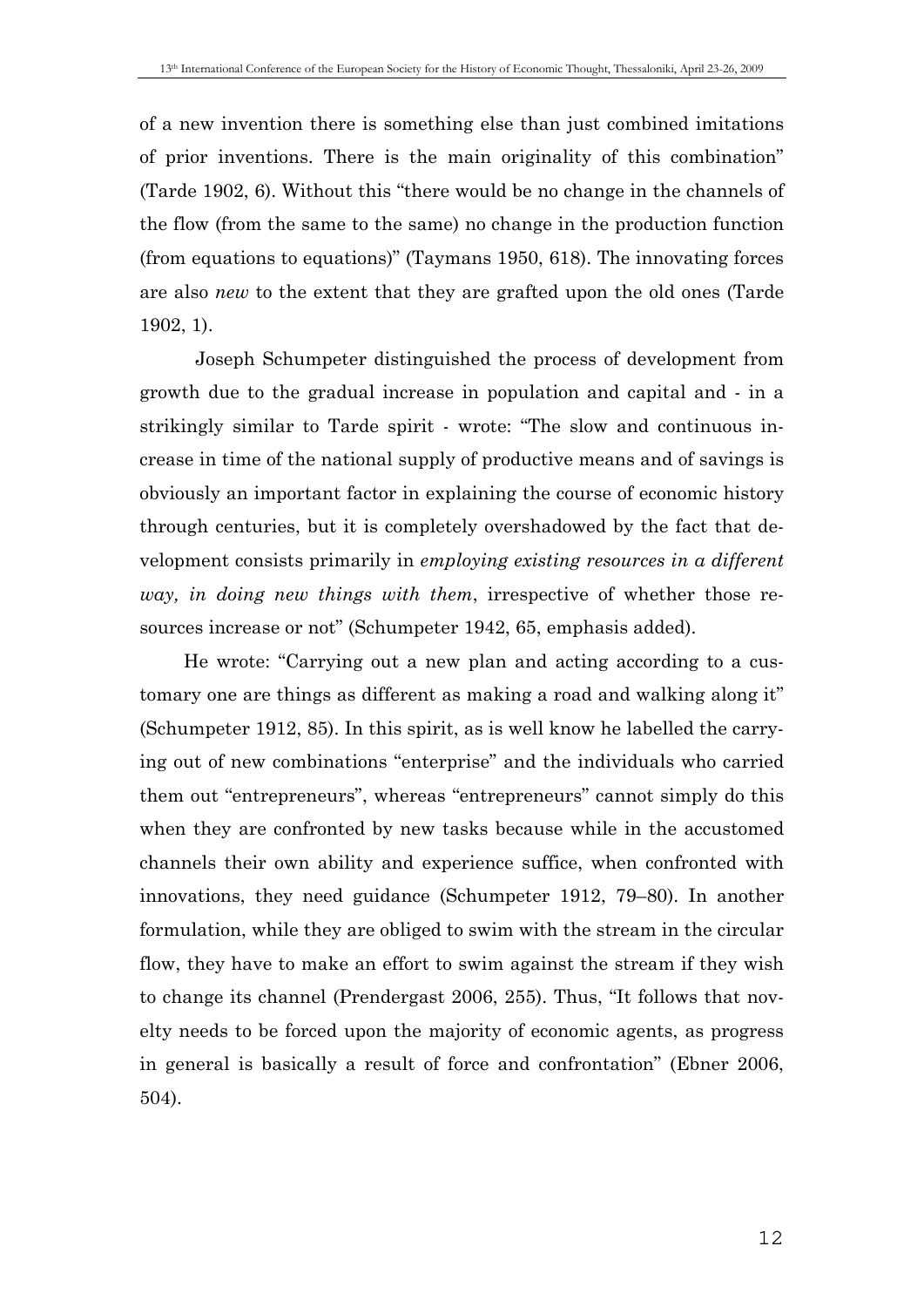Schumpeter defined production as the combinations or materials and forces that are within our reach (Schumpeter 1942, 65). However, in the general case, the producer *is not an inventor*. Following Scott's formulation: "Schumpeter emphasized the role of the entrepreneur in development. By definition, he is the man who sees that the new combination is made. He is to be distinguished from the capitalist (who bears the risk) and from the inventor (who has the ideas), although it is possible for one man to be all three" (Scott 1989, p. 104).

Apparently, based on the aforementioned Schumpeterian analysis it could be argued that nobody (not even Schumpeter himself) would probably mind too much the use of "invention", instead of "innovation" as referring to the ultimate cause of evolution given that this is exactly what Tarde meant by the term "invention". After all, the term "innovation" first appeared in Schumpeter's *oeuvre* in 1927 (Taymans 1950).

#### **IV. Determinism, Individualism and Development**

 $\overline{a}$ 

According to Tarde's analysis the evolutionary path depends on small insignificant (on their own) *random* forces, which are combined with new forces creating, thus, a new sort of periodical reproduction of the system. In his own words: "In all theses instances it is seen that great, constant forces are given a direction by small, *accidental*, new forces, which, by being grafted on the first ones, set into motion a new kind of a periodic reproduction. Upon repetitions is grafted a variation, origin of new variations" (Tarde 1902, 1, emphasis added).<sup>6</sup>

<sup>6</sup>Given a group of brains in mental contact, when one of them conceives an idea or a new action, and when this idea or action seems to be of superior quality, it will certainly communicate itself to three, four, ten persons around; and each of them, in turn, will spread it around him, and so on until the limits of the group are reached. This will at least be the tendency, although often stopped by obstacles or contradictory tendencies (Tarde 1902b, vol. 1, 23-24). In a footnote to this passage Tarde raised the question of the determination of the limits of the groups; he refereed to the multiplicity of *esprits de corps* – religious, political, professional, domestic, national - which rather limit the spread of both ideas and action (Hughes 1961, 556).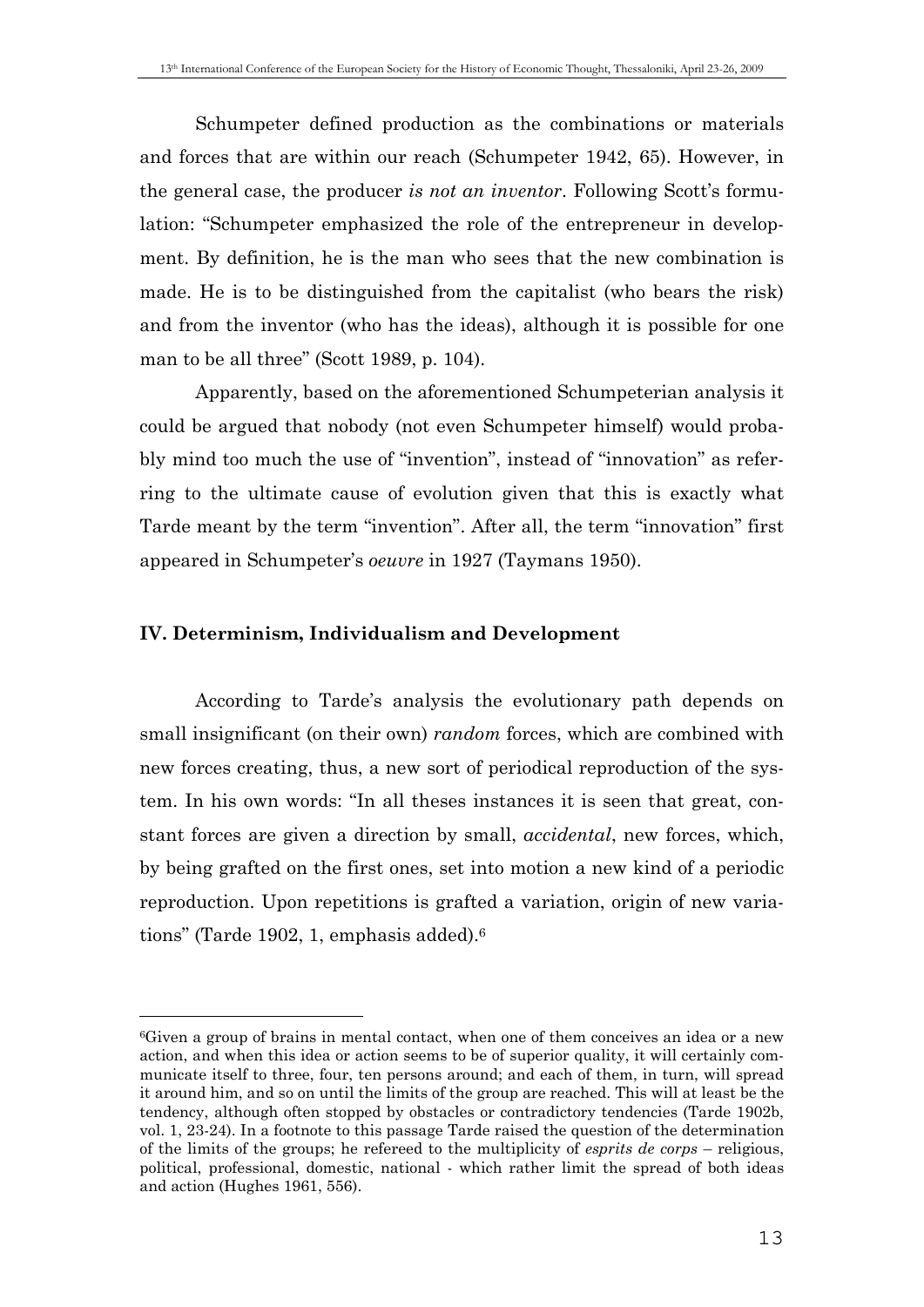We need to clearly see that all social phenomena have as their elementary causes inter-corporal and inter-mental actions, embraced by sociology in their complex totality of these two sorts of actions, but also that inter-mental actions explain the inter-corporal ones and allow for the formulation of general sociological laws.

The directing forces are, therefore, *accidental*; they are not "measurable" (calculables) and they are not automatically produced by a number of circumstances. The innovator/inventor does not behave under a given pattern of methods. His adaptive behaviour that consists of a reaction to a given set of conditions proceeds by a causal connection determined and described by theory (Taymans 1950, 619).

 Does Trade exaggerate when emphasizing on the "accidental"? If each invention taken separately is accidental, if we always have the right to say that it could emerge too soon or too late and in a different part of the world, it is not less true to claim that the ensemble of their sequence is regulated by *general* laws, the ones relative to the probability of the inventions. These laws had been a constant pursuit and intent for Tarde.7 He had conceived a complete philosophy of phenomenal existence and he rapidly converted it into literary embodiment.<sup>8</sup>

Every invention profoundly is a judgement, the reunion of two terms by copulation. And this consists of the elementary and necessary step the spirit must take. There isn't but a single line, a unique series of inventions carried out by a logical deduction: there are, beginning from each invention, millions of following possible inventions, but not all of these being materialized; just few of them (Tarde 1902, 10).

If we wish to understand the linear series of the real inventions we should also take into account the set of all possible inventions. "Real is

<sup>7</sup> The first edition of his famous *Les lois de l' imitation* appeared in 1890 and a second in 1895.

<sup>8</sup> In relation to total inventions Tarde refers to Bréal's *Semantics*, a French-Jewish philologist, born in Bavaria who is often considered as the founder of modern semantics. Who invents the new meaning instantly forgets the antecedent meanings, except one single, of the fact that the association of ideas always come in twosomes (couples) (Tarde 1902, 6).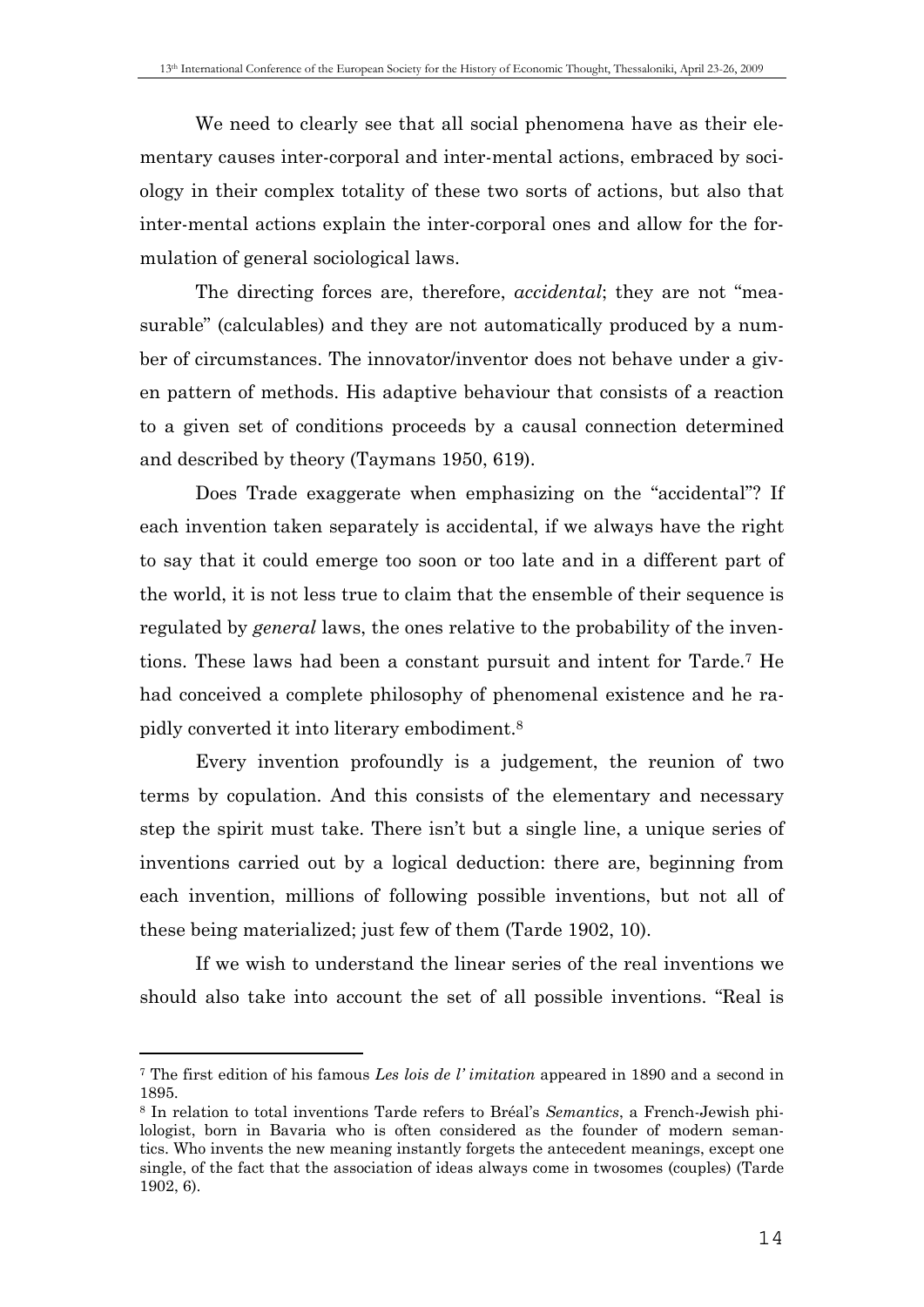nothing but a case of possible; and it is not only in mathematics that the calculation of the imaginary quantities is necessary for the calculation of real quantities. All discoveries carry the infinity of other discoveries within their folds, but not all of them come out of it" (Tarde 1902, 10). It is important to consider all possibilities that led to an abortion, so that we avoid committing the vulgar error of believing in single-linear formulas of social evolution.<sup>9</sup>

Furthermore, *evolution and change* is made possible through *individual invention* based on *repetition*: "social transformations are explained by the individual initiatives which are imitated, I do not say that invention, successful initiative, is the only acting force, nor do I say that it is actually the strongest force, but I say that it is the directing, determining, and explaining force" Tarde (1902, 1).

The individual creator owes to society and social collaboration even his brightest individual creation. *Societal* is, according to Tarde, nothing more than the accumulated *individual* (Tarde 1902, 6). Thanks to the imitative diffusion the superior or singular individual is not working but for the collectivity where it belongs. The main part of the individual tends to collectivize, to socialize (Tarde 1902, 11). Will there ever be an increasingly declining need for the necessity of superior individuals? Tarde's reply is negative since the easier inventions are the ones to emerge first, providing an explanation of why there are inventions (innovations) that appeared

<sup>&</sup>lt;sup>9</sup> "For an invention M to bloom" we should keep in mind that the elementary inventions A, B, C …, and so on, should have been previously effectuated since they consist of the combinatory accessories and parts contributing to the invention of M. Therefore, the imitative propagation of A, B, C should have been rapid and spread on a vast territory and in a dense population; furthermore it should have the chances that their rays interfere within the willing mind. On the other hand, with a given certain field of expansion of these elementary inventions, the more the race is fertile in individual varieties, in individual profound and outstanding inequalities, thanks to crossbreeding, intermarriages, the more there will be chances that the brain *singularity* required by the fruitful combination of the imitative rays A, B, C…and so on, is materialised and in turn materialises this combination" (Tarde 1902, 2). Clearly thus, the change is due to the innovator, i.e. the inventor.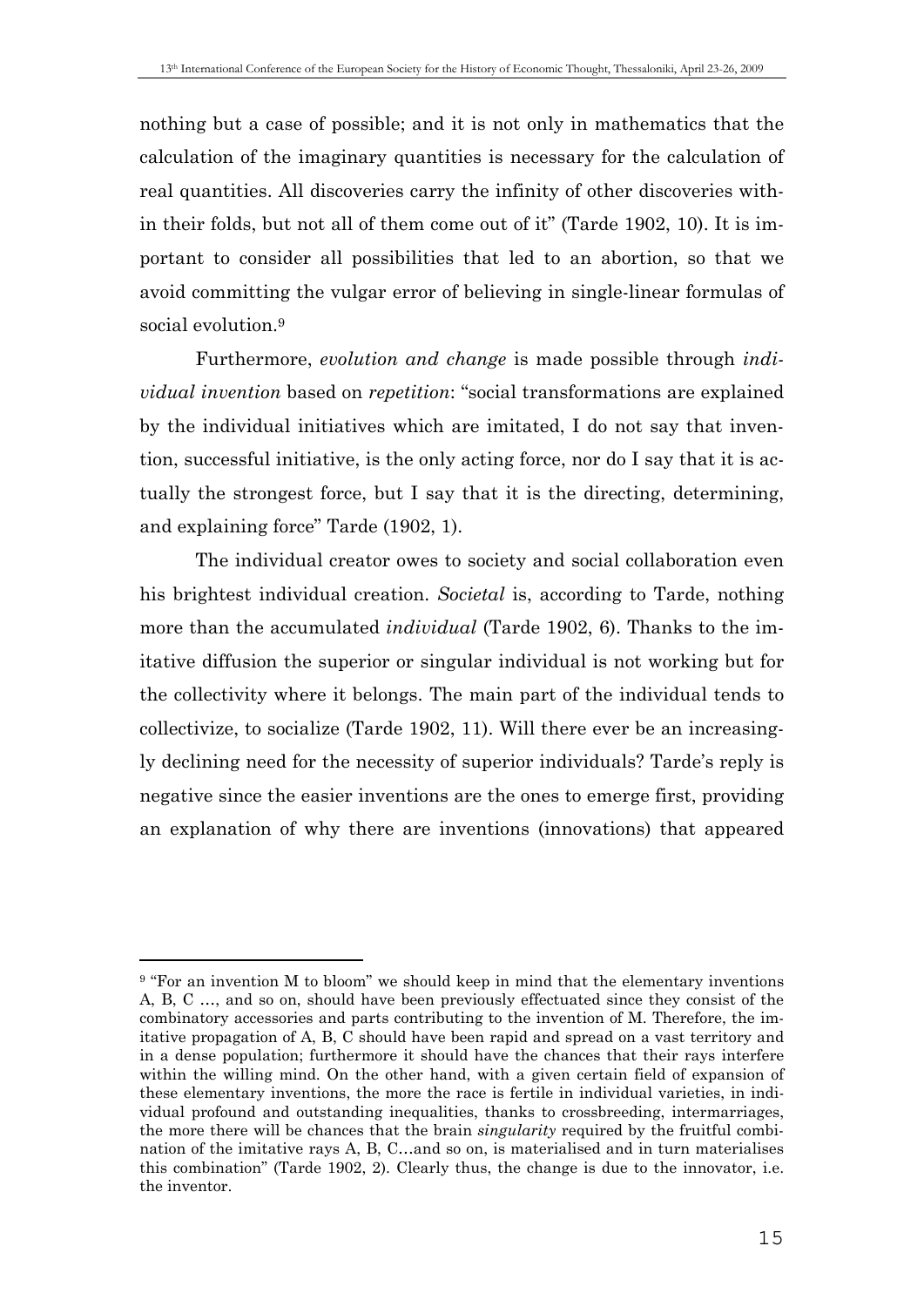simultaneously in the past, independently the one from the other in various parts of the world (Tarde 1902, 11).<sup>10</sup>

These discoveries, according to Tarde, are made by individuals and these discoveries are interconnected and philosophically interwoven, with other individuals. In fact, what makes the world go round, according to Tarde, in not *great men*, but rather *great thoughts*. For instance, some of the most significant discoveries in mathematics and science such as the concept of "zero", are anonymous, originating in very obscure individual personalities (Tarde 1902, 3). But this might be considered as a very superficial perspective of reality.

 In *The Laws of Imitation* he endeavoured to point out in all possible clarity the *purely social* aspect of most human phenomena, as distinct from their vital and physical characteristics. Tarde claimed that the laws of a pure sociology apply to every society, past, present or future just as the laws of general physiology apply to all species, living, extinct or imaginary (Tarde 1903, ix-x). Tarde was accused of *Psychologism* because he built several of his analyses on the psychology of the individual. Most economists and sociologists were unwilling to accept his attempts to construct a social science on what went on in the (individual) human mind.<sup>11</sup>

On this subject, Schumpeter shares several common insights with Tarde. As is well known, in the second edition of *Theory of Economic De-*

<sup>10</sup> As societies facilitate the imitative expansion of ancient inventions, the difficulty of new inventions becomes harder, due to the same reason that, in the same way of quarrying a single mine, the extraction of new fossil becomes harder to attain (Tarde 1902, 12). <sup>11</sup> In this context, Tarde's *La Psychologie économique* was not well received by most economists, whereas sociologists had mixed feelings about it. For instance, the *Revue Philosophique* published two critical reviews, one by an economist and the other by a sociologist. The Belgian economist Mahaim (1903) criticised *La psychologie économique* in Charles Gide's *Revue d'économie politique*. In particular, he eulogized Tarde's elaboration of the concept of need (*besoin*) as the desire of something believed to be part of our well being. However, he raised serious objections to Tarde's definition of capital even though he admired the theoretical construction behind it. In this spirit, Mahaim, argued that Tarde greatly exaggerates the role of individual psychology and knowledge in relation to material things and his critique of the economic theories of capital, based on the relevant concepts, were not to the point. This was so, because *knowledge* was implicitly incorporated in economic theory in labor as a factor of production (Mahaim, 1903, 24–25). Anglo-Saxon economists who read the French text rejected Tarde's criticism of the economic man and concluded that there was no need to revise economic theory on the basis of his thinking (Davis 1902; Hamilton 1903; Veblen 1902).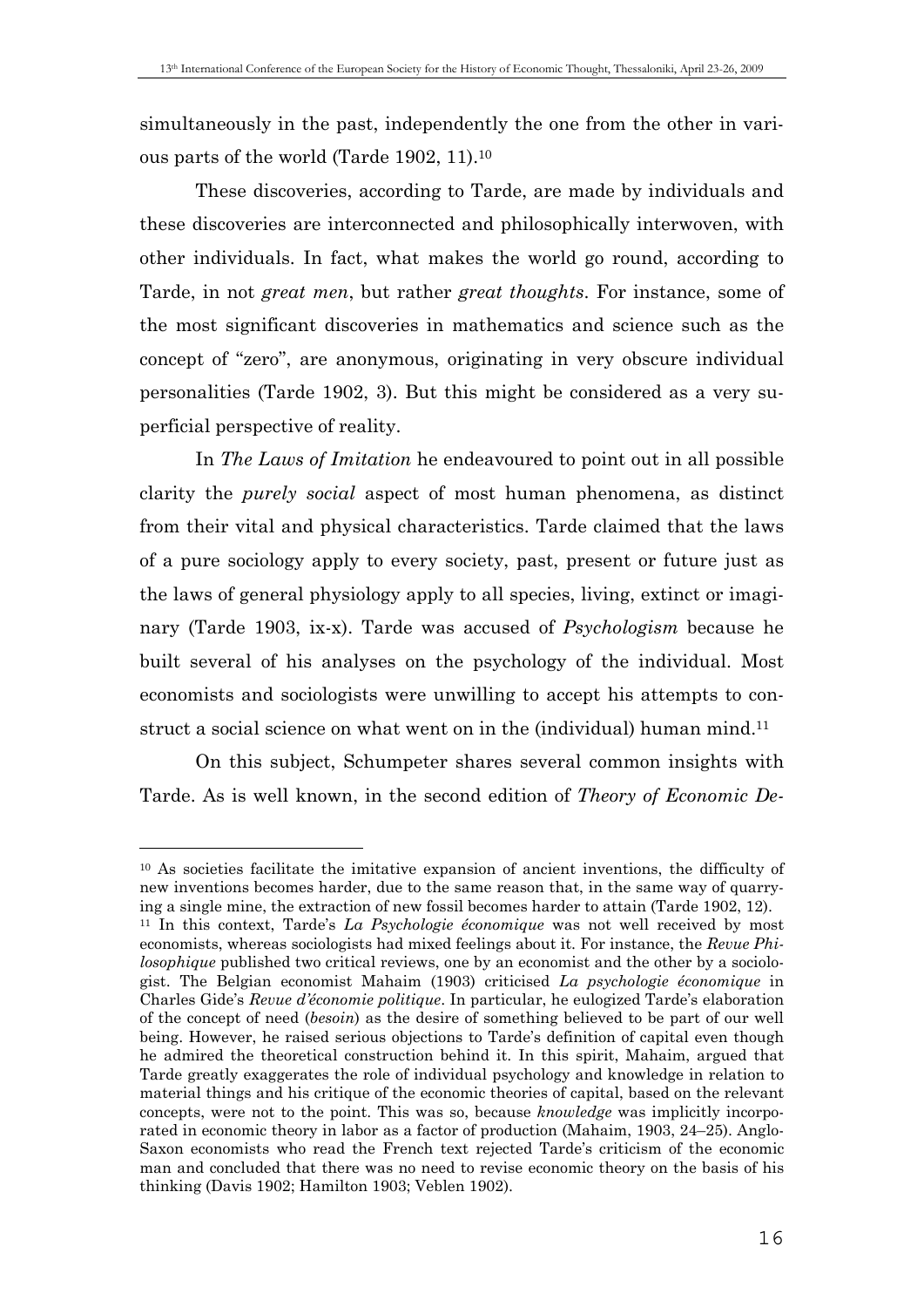*velopment* where Schumpeter omitted the seventh chapter and rewrote the second, several writers, such as Shionoya 1997, 167–71, argued that the changes detected signify a shift of emphasis (or a *paradigm shift*) with regard to entrepreneurial leadership in the Schumpeterian *oeuvre.*

More precisely, in the first edition, the entrepreneurial leader was described as dynamic man, and the concepts of innovation and credit were introduced as the form of economic development and its means, respectively (Prendergast 2006, 259). In other words, in his early writings Schumpeter advocated "methodological individualism" (Shionoya 1990, 202), which gave priority to an *atomistic* view of society over a *holistic* one. For Schumpeter (1908, 91) who originally coined the term, *methodological individualism* "just means that one starts from the individual in order to describe certain economic relationships". Of course, according to Hodgson (2007), methodological individualism is neither a universal principle of social science nor an obligatory rule for all social scientists According to the same author, Schumpeter (1954, 888) invented the term "sociological individualism" to describe "the doctrine that the self-governing individual constitutes the ultimate unit of the social sciences". Regardless of the fact that there is no broad consensus on the sense and usage of "methodological individualism", the term "sociological individualism" coincides with what many theoreticians, nowadays, describe as "methodological individualism" (Hodgson 2007).

In the second edition of *Theory of Economic Development*, the importance of the entrepreneurial leader was reduced. In fact, Schumpeter in his mature works changed considerably his conception of innovative activity and leadership (see, among others, Swedberg 1991, 172–3; Prendergast, 2006, 261). A major manifestation of this shift is the fact that in his *Economic Theory and Entrepreneurial History,* Schumpeter (1949, 51) was sincere enough to admit that "the entrepreneurial function need not be embodied in a physical person and in particular in a single physical person".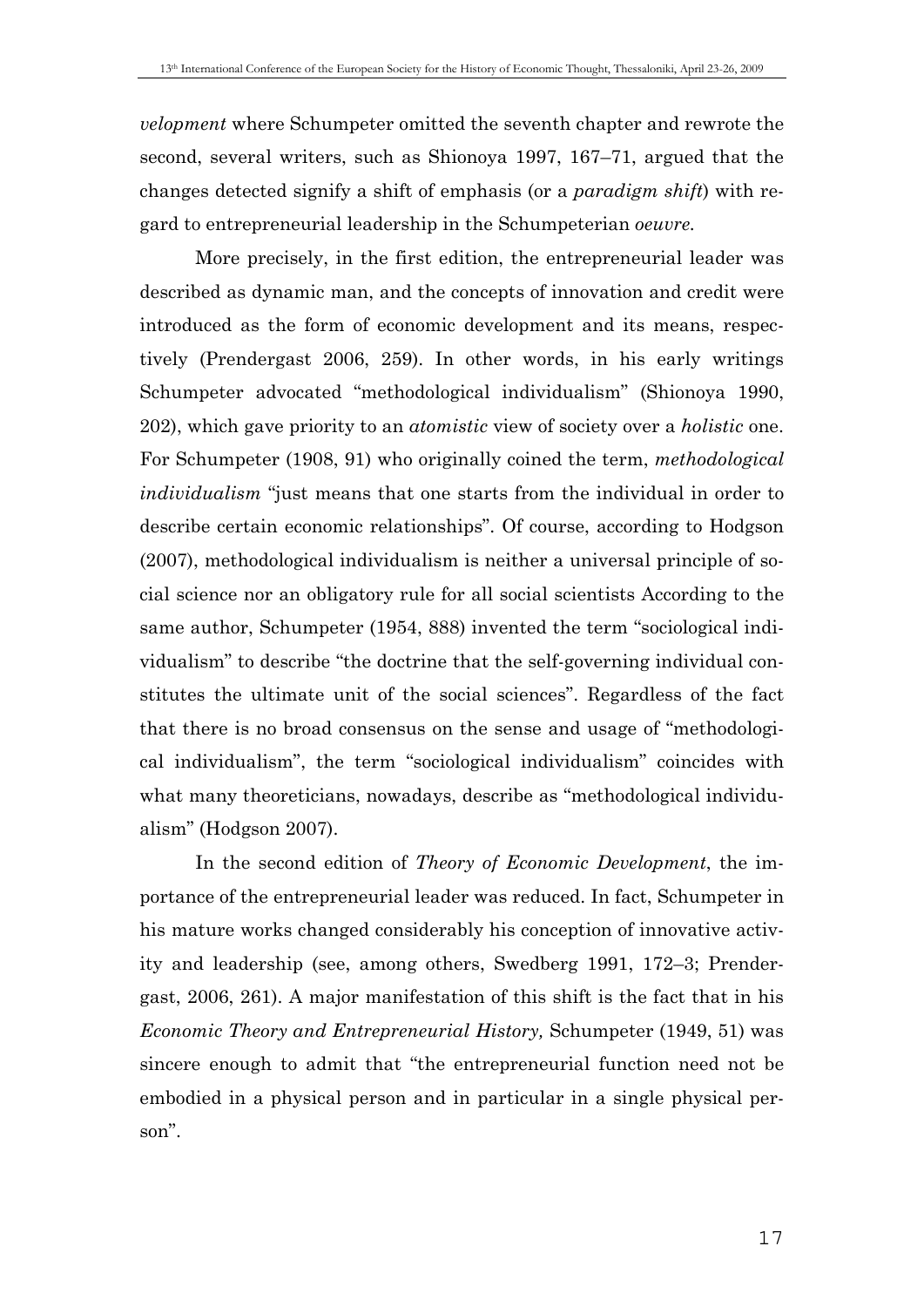According to Schumpeter, individualist initiative was necessary for social evolution and economic development. In fact, in 1910, Schumpeter had already stressed emphatically, contrary to established theoreticians, that the "herd of consumers" needed to be "mastered and guided" by the "leading personalities" of the production sphere (Schumpeter 1910, 51). In this context, "[L]eadership […] does not consist simply in finding or creating the new thing but in so impressing the social group with it as to draw it on in its wake" (Schumpeter 1912, 88). Here, we stress the fact that for Schumpeter, economic development involved a process of creative destruction in which a special kind of action was necessary to initiate change. In Schumpeter's own words entrepreneurship is "essentially a phenomenon that comes under the wider aspect of leadership" (Clemence 1951, 254–5).

 As is well known, according to Schumpeter, the entrepreneur was motivated by : (a) "the dream and the will to found a private kingdom, usually, though not necessarily, also a dynasty" (Schumpeter 1934, 93); (b) '"the will to conquer: the impulse to fight, to prove oneself superior to others, to succeed for the sake, not of the fruits of success, but of success itself" (Schumpeter 1934, 93); (c) the joy of creating, of getting things done, or simply of exercising one's energy and ingenuity (Schumpeter 1934, 93). In other words, entrepreneurial profits are viewed as means to achieve further ends and, thus, "entrepreneurship is driven by motivations that are alien to the rationalist foundations of capitalist civilisation" (Ebner 2006, 504). Moreover, according to the same author (Ebner 2006, 504), for Schumpeter the motives of ordinary economic agents in the circular flow "were not based on rational choice and egoistic hedonism, but on habits that were meant to satisfy given wants that are also shaped by the social environment".

In his mature work *Capitalism, Socialism and Democracy* Schumpeter took a very different view. In fact, he argued that capitalism would be "killed" by a hostile atmosphere to its own social order and – surprisingly enough - *not* by economic failure. In fact, Schumpeter claimed that the bureaucratisation of the big enterprise, with the transformation of en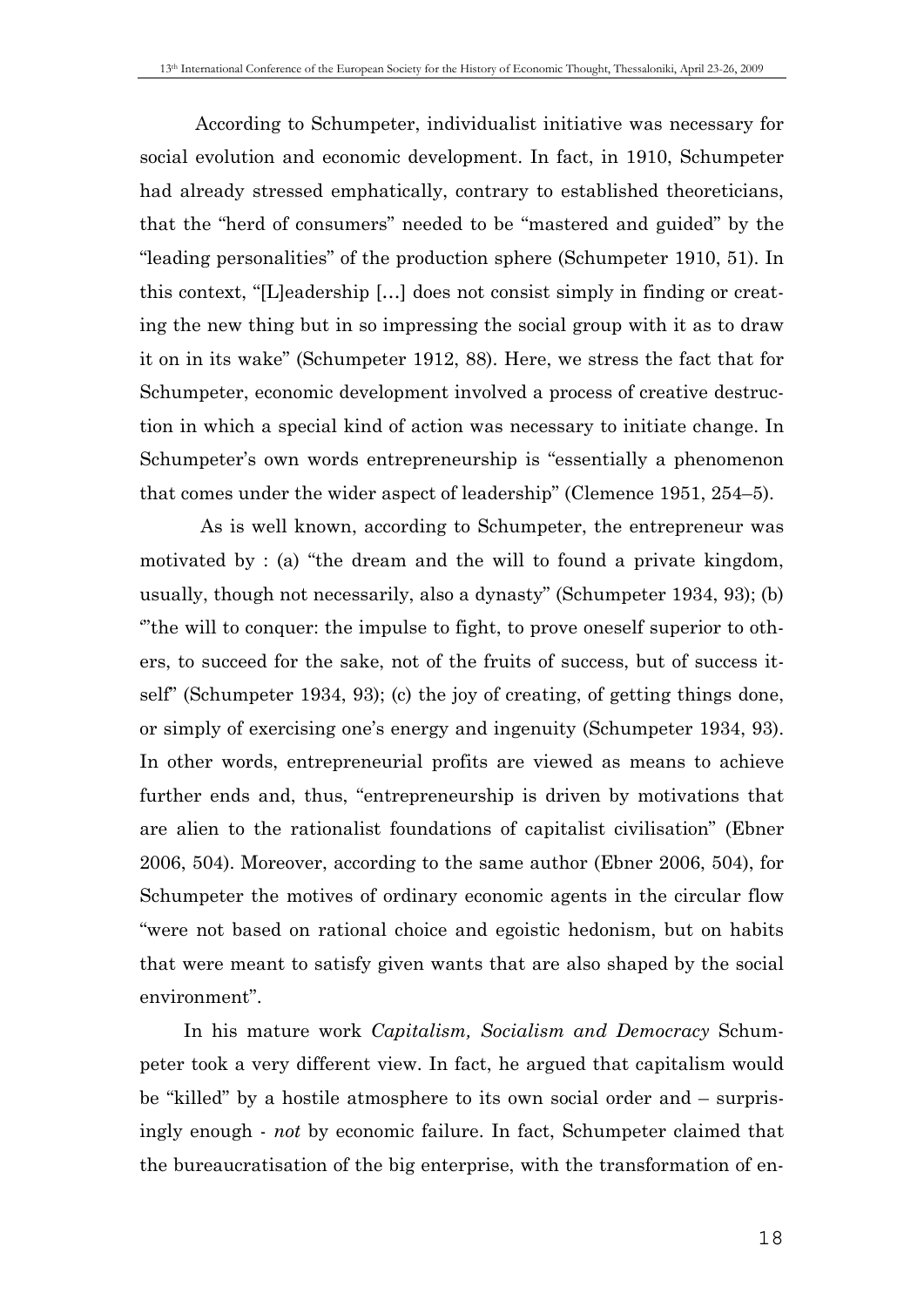trepreneurial activity into a routine process conducted by managers and technical employees, would lead to the final decline of the big enterprise and thus of the capitalist economic order.

For Schumpeter the entrepreneurs constantly renewed the capitalist class, as the more successful among them systematically showed the propensity of becoming capitalist-owners themselves (Schumpeter 1912, 78-9). Only the bureaucratisation of the big enterprise, through the subordination of the entrepreneurs to managers, could lead trustified capitalism to socialism: 'The perfectly bureaucratized giant industrial unit […] ousts the entrepreneur and expropriates the bourgeoisie as a class which in the process stands to lose not only its income but what is infinitely more important, its function' (Schumpeter 1942, 134). "Thus the same process that undermines the position of the bourgeoisie by decreasing the importance of the functions of entrepreneurs and capitalists, by breaking up protective strata and institutions, by creating an atmosphere of hostility, also decomposes the motor forces of capitalism from within" (Schumpeter 1942, 161-62).

Schumpeter defined socialism as "an institutional arrangement that vests the management of the productive forces with some public authority" (Schumpeter 1942, 113), and claimed that "the modern corporation […] socializes the […] mind"' (Schumpeter 1942, 156). Furthermore, he argued that the "bureaucratisation of economic life" (Schumpeter 1942, 206) allows the transition to a socialist but "bureaucratic apparatus" by establishing new modes of managerial responsibility and selection that "could only be reproduced in a socialist society" (Schumpeter 1942, 206-7).

In simple words, a basic argument of *Capitalism, Socialism and Democracy* is that the entrepreneur becomes less and less important, and consequently the process of economic development comes to halt and capitalism gives way to socialism. Schumpeter gave two reasons for the gradual disappearance of the entrepreneur: "For, on the one hand, it is much easier now than it has been in the past to do things that lie outside the familiar routine – innovation itself is being reduced to routine. Techno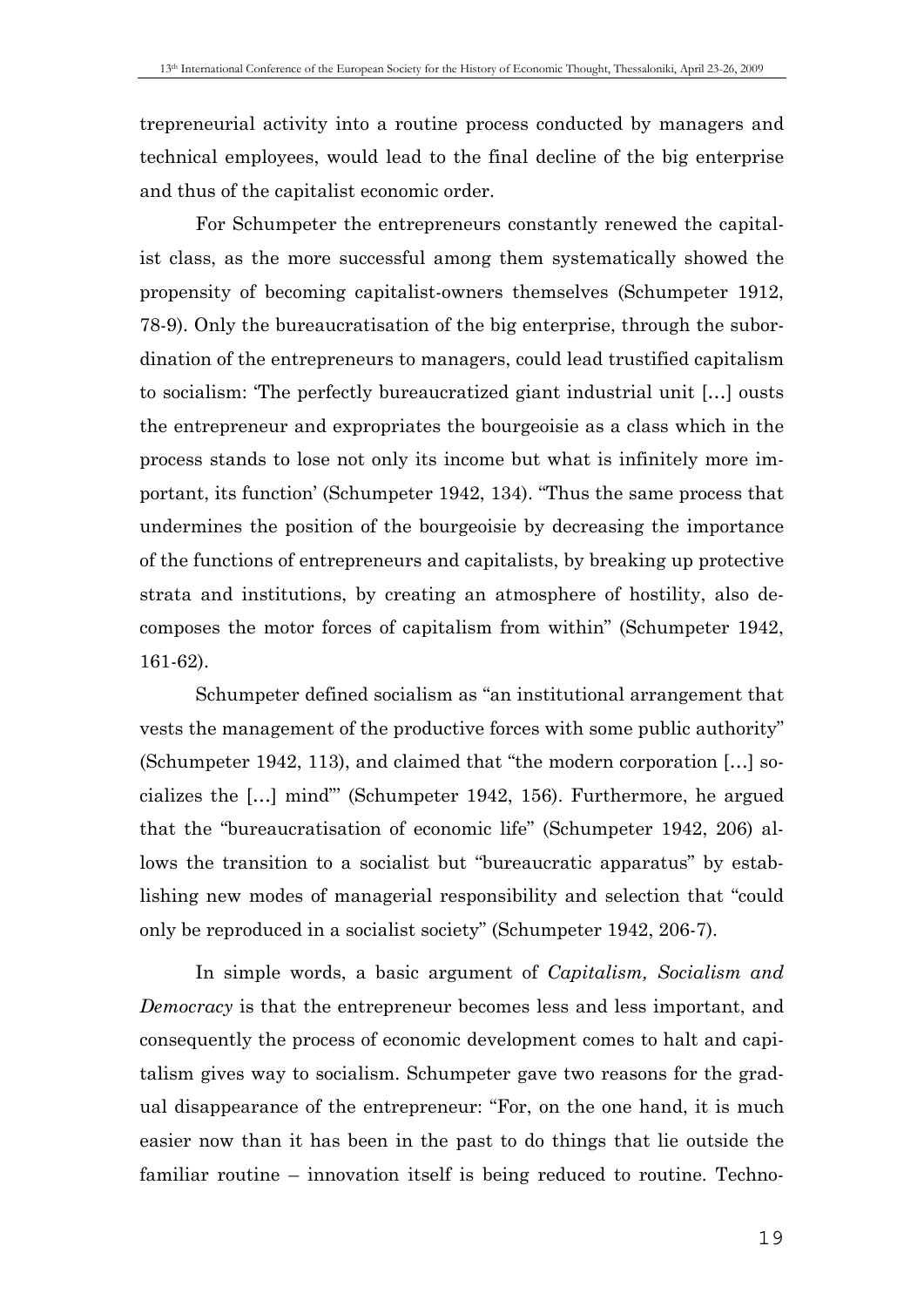logical progress is increasingly becoming the business of teams of trained specialists who turn out what is required and make it work unpredictable ways. The romance of earlier commercial venture is rapidly wearing away, because so many more things can be strictly calculated that had of old to be visualized in a flash of genius. On the other hand, personality and will power must count for less in environments which have become accustomed to economic change – best instanced by an incessant stream of new consumer's and producer's goods – and which, instead of resisting, accept it a matter of course" (Schumpeter 1942, 132).

Besides a less individualistic approach to the concept of entrepreneurial leadership (Schumpeter 1951, 153), Schumpeter's late writings seem to admit the limits that social reality imposes on the leader's activity, a thing which shows that, for Schumpeter, the choices open to individuals are indeed limited and, it is in this spirit, that his mature writings revealed this awareness that society moves of its own momentum and that leaders are largely constrained by the existing social stratum (Prendergast, 2006, 261).

However, Schumpeter still stressed the importance of individual entrepreneurs, albeit in a different institutional setting: e.g. a production engineer in the R&D department of a large firm could be regarded as an "entrepreneur" in Schumpeter's sense of the word. Thus, despite envisaging the demise of the entrepreneurs and their partial replacement by a new mode of economic organization, he never abandoned his initial model of the entrepreneur as the agent of change (te Velde 2001, 24).

### **V. Discussion and Conclusion**

To sum up, it is surprising that extremely limited attention has been paid to Gabriel Tarde as an intellectual source for Joseph Alois Schumpeter, given the presence of central elements of the flamboyant economist's vision in the works of the French sociologist. This paper argued that Schumpeter formulated some of his principal theses in accordance with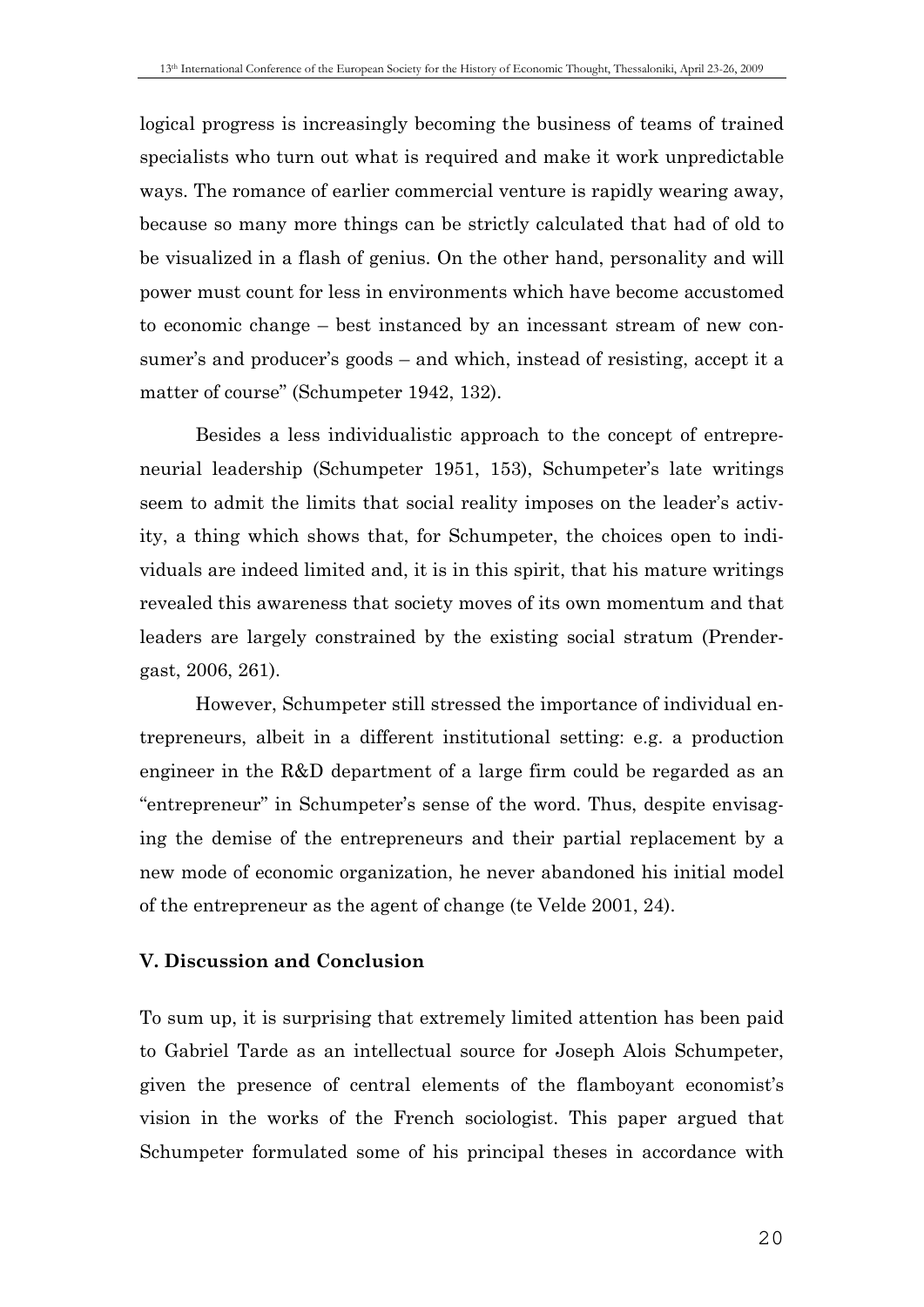the conceptual framework of Gabriel Tarde, given that the parallels are undeniable, and the matching of certain concepts impressive.

Analytically, strong parallels were found with respect to forces driving the evolution of the system and the role of technology. Also, we compared Tarde's and Schumpeter's visions emphasising the role of the 'entrepreneur', and the 'stationary state'. Finally, Schumpeter's 'entrepreneur' was viewed in the context of the Tardian approach of 'individualism' stressing the inevitability of 'socialism'.

Furthermore, Tarde focused, among other things, on the fundamental role of Psychology, looking for the consequences at the societal level, of psychological phenomena observed at the individual level, thus bridging the gap between macro- and micro-level problems. In an attempt that reminds us of the *German Historical School*, Tarde built a system that he saw as applicable to all social sciences, but he was realist enough to see that this was practically impossible. His ideas were germinal and suggestive but needed more cultivation. His dealing with *Economics* was practically an extension of his ideas on societal structure to political economy.<sup>12</sup>

Tarde thought that *Economics* did not furnish solutions to many of the current problems of population growth, employment or migration. The main reason for the inadequacy of economic theory was its basis on Psychology with a strong preference for simple *hedonic calculus.* For instance, in his *Psychologie économique* (1902b, 119-121) Tarde claimed that leisure and the consumption of goods go hand in hand; and not merely that goods are consumed in time of leisure but also that in leisure there often occurs a "conversation of brains" (minds) out of which new wants and desires emerge (Hughes 1961, 557).

Economic theory at the end of the 19th century was discovering subjective utility which Tarde advocated. By some economists he was recognized as one of the early promoters of the concept. However, they hardly ever appreciated the fact that Tarde attempted to explain subjective util-

 $12$  In the 19<sup>th</sup> c., social scientists felt that the new capitalist society brought problems that had to be dealt with in new ways and that this was the responsibility of the social scientists, i.e. of political economists and sociologists.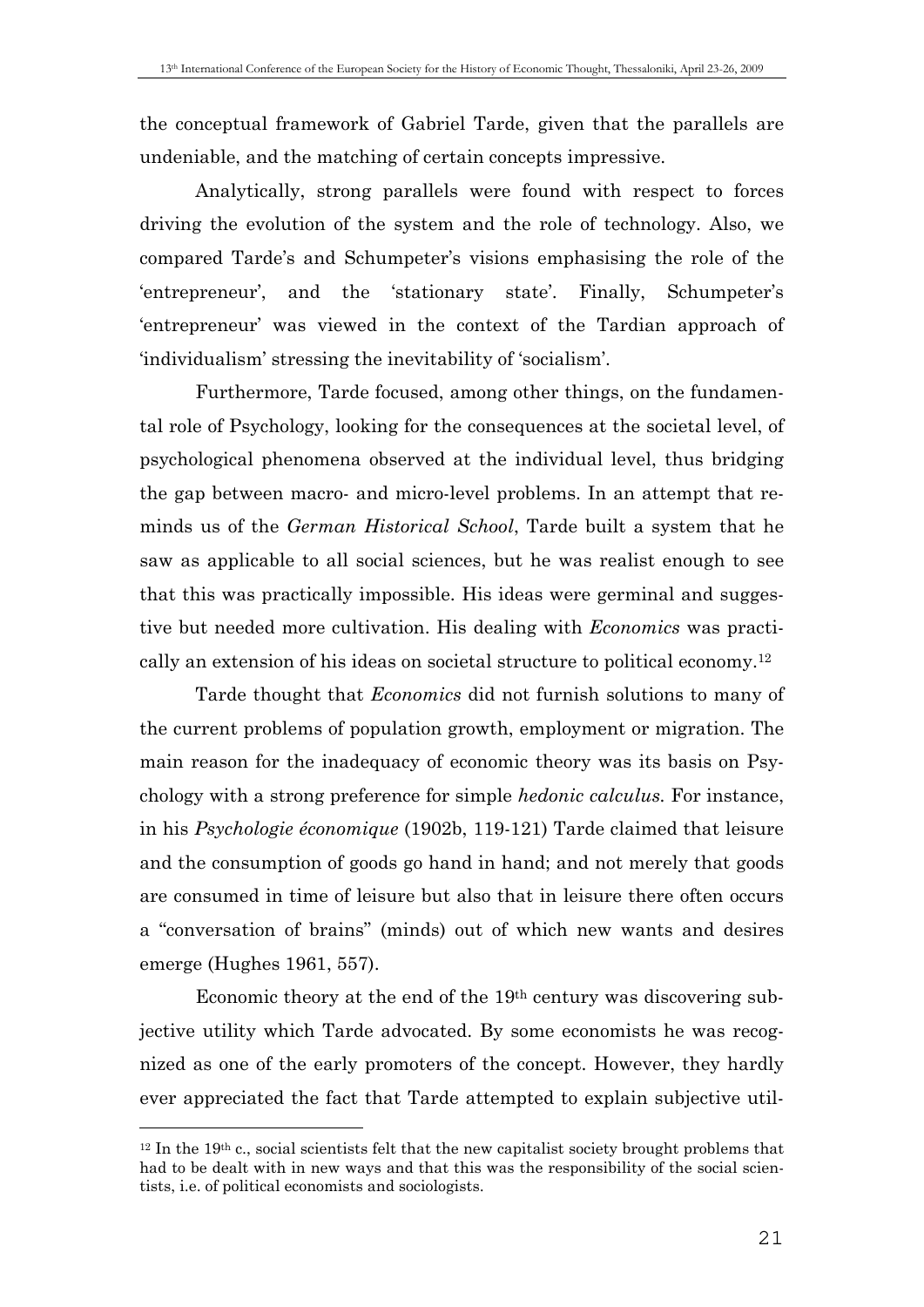ity by means of a motivational conflict theory, involving beliefs and desires (Roche-Agussol, 1926).

What has survived nowadays of Tarde's ideas is probably related to the imitative use of invention. Tarde's influence on modern research on the diffusion of innovation is recognized by many authors in the field (Rogers, 1962; Kinnunen, 1996; Katz, 1999, Wärneryd, 2008). Katz (1999) complained that the diffusion of innovation research no longer had any theory that, like the one developed by Tarde, could bridge the theoretical disciplines involved.

Despite Schumpeter's early romantic dream of developing what he called an "exact economics" (McCraw 2007, 5), it is true that the basic differences between Schumpeter and Tarde, on the one hand, and other great economists and sociologists, on the other hand, go much deeper than plain and simple mathematical theorems and other technicalities. They saw a different economic and social reality. Both men argued that a modern socio-economic system is always in (dis)equilibrium in the sense that it is forever changing and is rather open than closed in nature and constantly interacting with societal and even physiological factors. Of course, such an approach to reality is mostly ignored, in large part because it is too difficult to formalize, i.e. to fit into the maximization *paradigm* that dominates *Economics* as a science (McCraw 2007, 500).

Meanwhile, most classical economics and social philosophers considered innovations to be an "exogenous factor", which have profound influence on the economy as a whole but are not part of *Economics* as a science. However, Schumpeter and Tarde argued that *innovation and invention, respectively,* is the very essence of the socio-economic system which led to their perception as *the* subject of economics and social evolution.

To conclude, we may say that, based on the available material and given the profound similarities in their respective theses, the fact that Tarde was Schumpeter's senior by forty years and the fact that he died (after having published all of his important works) just three year after Schumpeter had enrolled in the faculty of Law at the University of Vi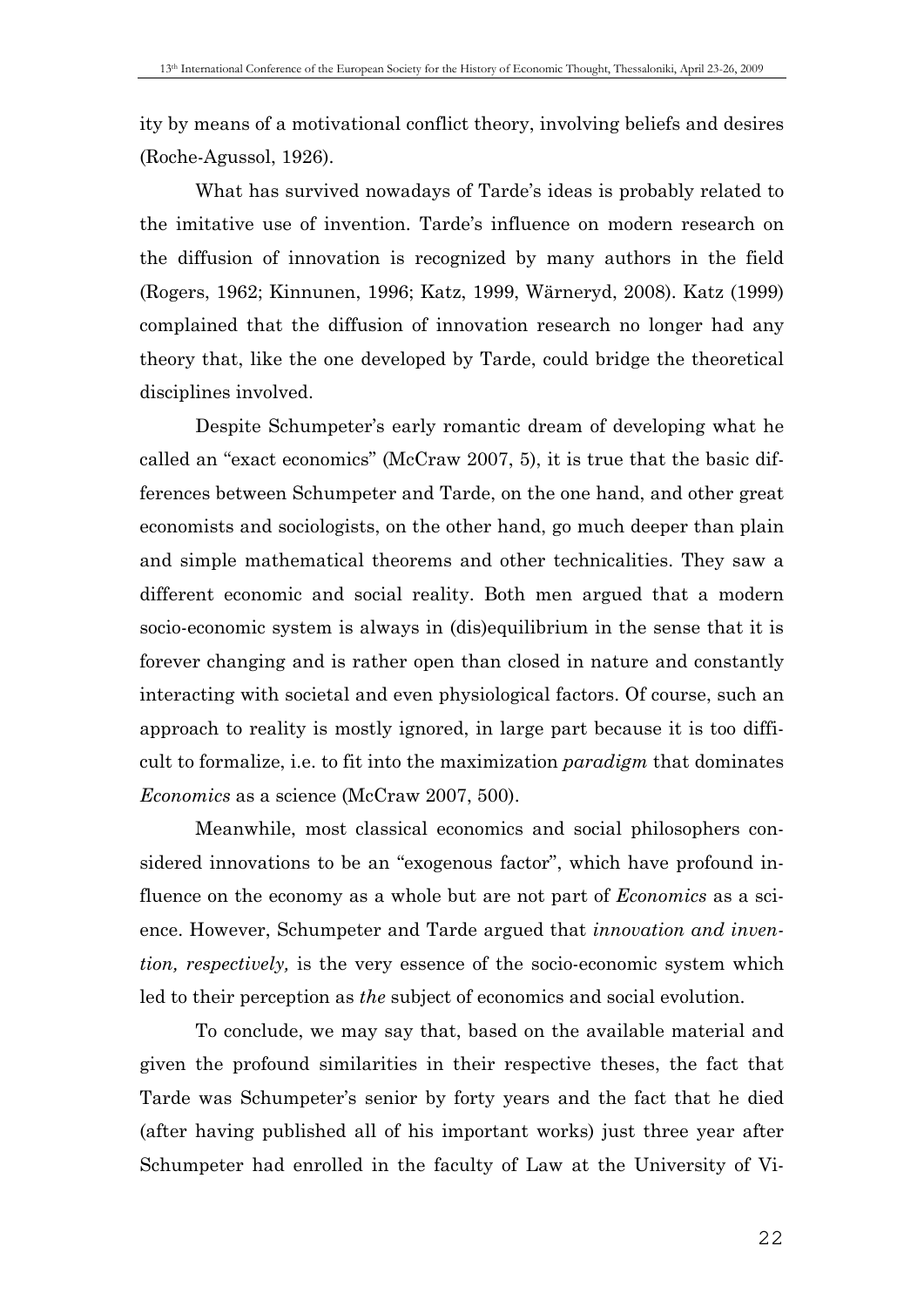enna, are clear evidence that Tarde influenced the great Austrian theoretician. After all, Schumpeter's reading of Tarde coincided – chronologically – with a period when Schumpeter was formulating his own theoretical system (Haberler 1950; Smithies 1951; Faltello and Jovanovic 1997).

Here, one must face two important issues:

(a) Why were Tarde's ideas not influential in *Economics*? According to Veblen's (1902) intriguing explanation: The author's familiarity with economics is patently scanty, and has a perfunctory air. The work is unnecessarily bulky, diffuse, and discursive, at the same time that the penchant for system making and symmetry gives it an air of completeness and definitiveness which is not borne out by substantial results. The concept of individual psychology is in much the same case as his economics: it is somewhat behind the times; its outlook over its field is narrow, and is subject to essentially mechanical limitations; With respect to economic psychology, reading Tarde leads to the doubtful conclusion that individual human motivation is an adequate explanatory tool for the study of *Economics.* .

(b) Why is the Tardian contribution to the formation of Schumpeter's ideas neglected? In our view, it is because the German (non-Marxist) tradition in economics was practically represented by Schumpeter, i.e. Vienna's *enfant terrible*, a fact that made him appear exceptionally unique. Schumpeter played a role in this process, by not emphasizing the significant contribution of other theoreticians or schools of thoughts*, e.g. German Economics* (Reinert, 2002). In other words, Schumpeter's originality in the Anglo-American world was, at least partly, the product of ignorance of the approaches on which he built his essays.

According to Toye (2006, 830): "There are different kinds of debt that a young economist incurs in the course of his education and apprenticeship. Some are personal, accumulated through receiving mentoring, friendship and academic patronage, and some are intellectual, accumulated through inspiration, intellectual guidance and assimilation of the other's ideas". In this context, there is no doubt that Schumpeter owed intellectual debt to Gabriel Tarde.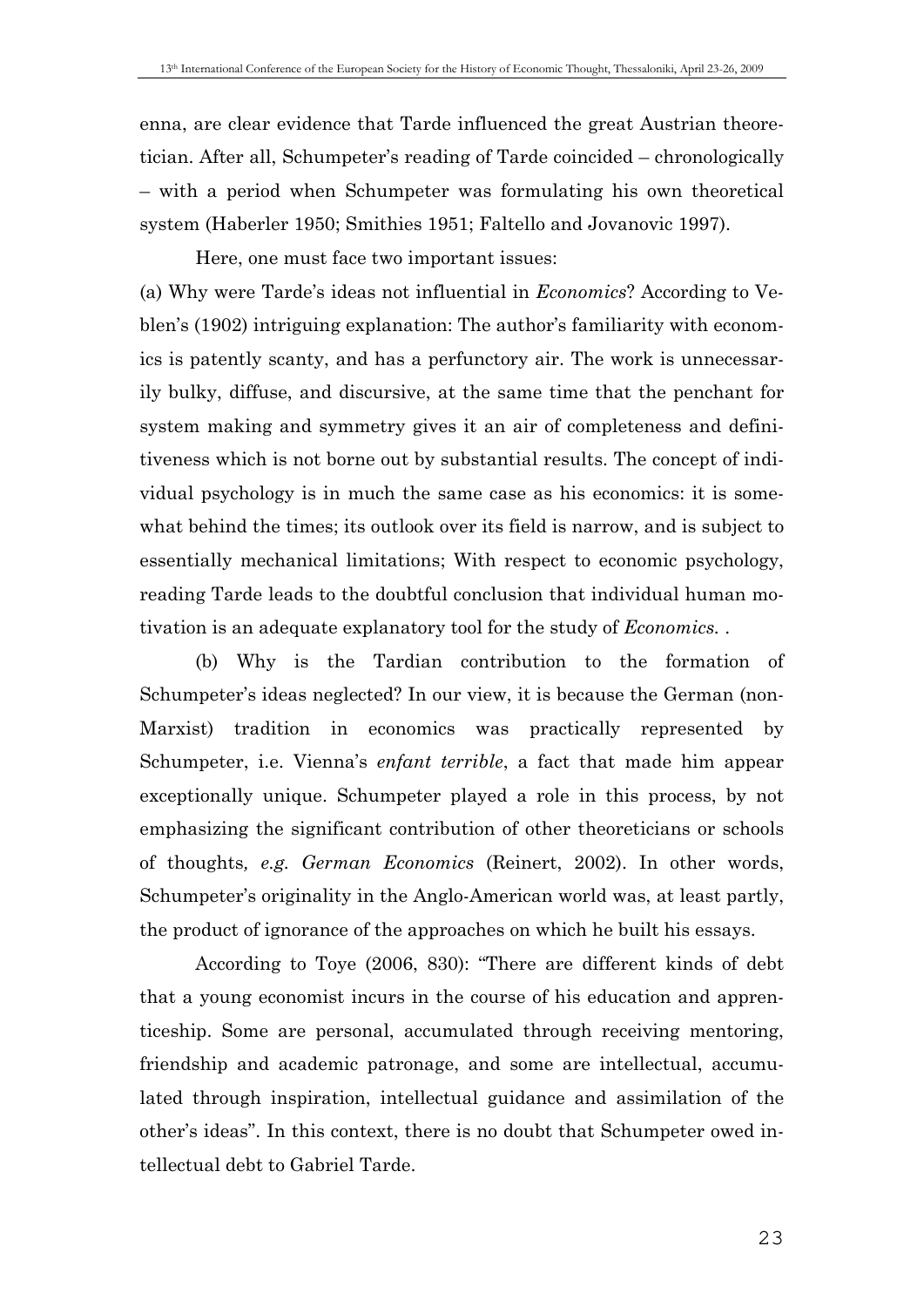#### **REFERENCES**

- Baumol, W. J., 2005. Return of The Invisible Men: The Microeconomic Value Theory of Inventors and Entrepreneurs, Manuscript. New York University, New York.
- Borch, C., 2005. Urban imitations: Tarde's sociology revisited. Theory, Culture, & Society 22 (3), 81–100.
- Clark, T. N. (Ed.), 1969. Gabriel Tarde on Communication and Social Influence: Selected Papers. University of Chicago Press, Chicago, Ill.
- Clemence, R. V., 1951. Essays of Economic Topics of J. A. Schumpeter, Port Washington, Kennikat Press.
- Davis, M.M., 1902. Review of Tarde's Psychologie Economique. Political Science Quarterly 17 (3), 540–542.
- de Vecchi, N., 1995. Entrepreneurs, Institutions and Economic Change: The Economic Thought of J. A. Schumpeter (1905-1925). Aldershot: Edward Elgar.
- Ebner, A., 2006. Institutions, Entrepreneurship, and the Rationale of Government: An outline of the Schumpeterian Theory of the State, Journal of Economic Behavior & Organization 59 (4), April, 497-515.
- Ekelund, R. B., Hébert, R.F., 1990. A History of Economic Theory and Method, third ed. McGraw-Hill, Singapore.
- Ellwood, C.A., 1901. The theory of imitation in social psychology. American Journal of Sociology 6 (6), 721–741.
- Faltello, R. and Jovanovic, M., 1996. Rudolf Hilferding und Das Finanzkapital in Imperialismus & Marxistische Theorie, Teil 1: Die klassiker, Marxismus 7, Wien, März, available at: http://www.agmarxismus.net/vergrnr/m07 2hil.html (in German).
- Giddings, F. H., 1896. Review of Les lois de l'imitation. Political Science Quarterly 11 (2), 346–352.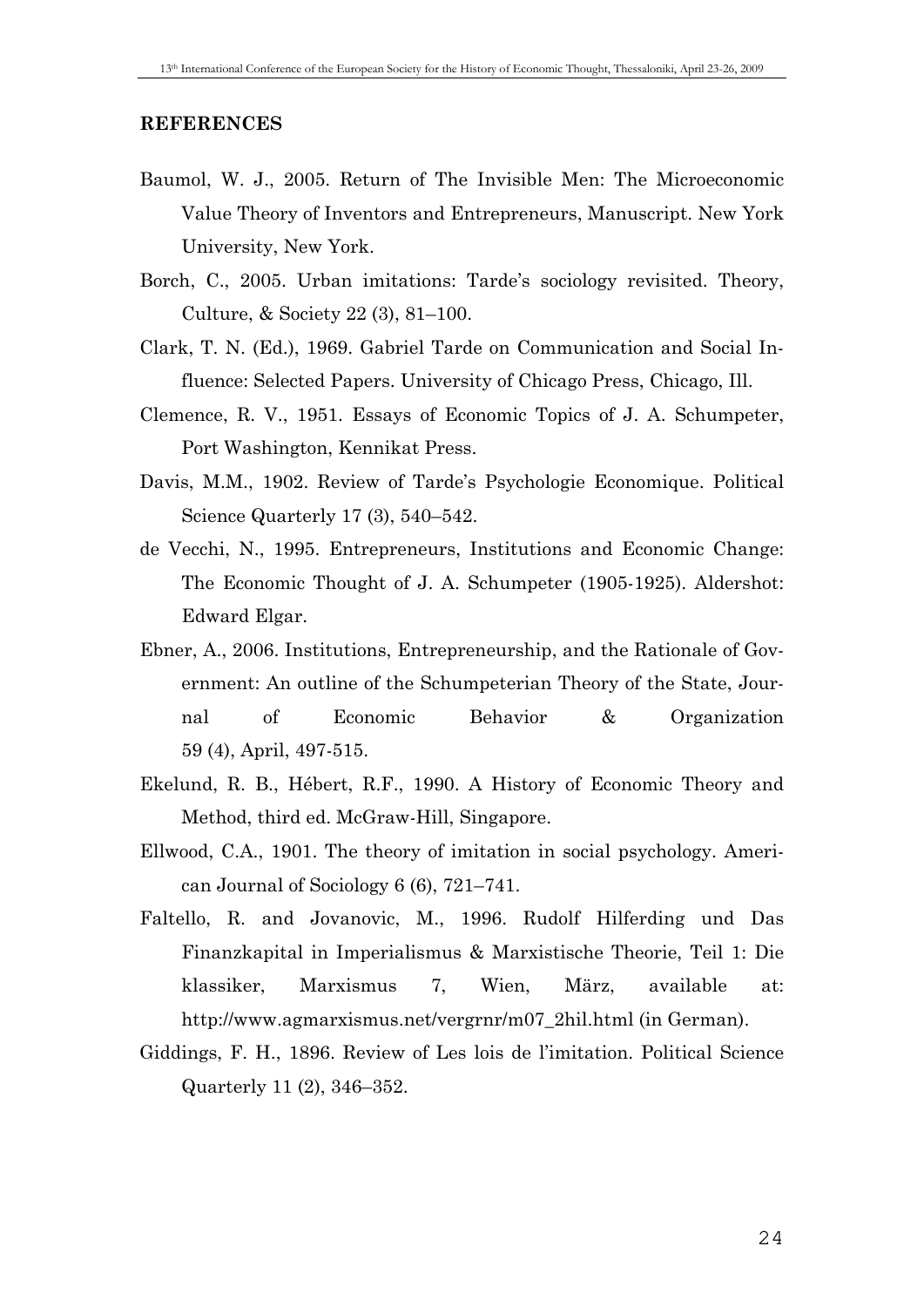- Gide, C., 1904. Principles of Political Economy. D.C. Heath&Co., Publishers, Boston, U.S.A. (2nd American Edition, translated by C.W.A. Veditz).
- Gide, C., 1909. Economic literature in France at the beginning of the twentieth century. Economic Journal 17, 192–212.
- Haberler, G. 1950. Joseph Alois Schumpeter: 1883-1950. Quarterly Journal of Economics 64, 333-72.
- Hamilton, C.J., 1903. Review of Tarde's La Psychologie ´ Economique. Economic Journal 13, 615–620.
- Hodgson, G., 2007. Meanings of Methodological Individualism, Economic Methodology, 14 (2), June, 211-226.
- Hughes, E. C., 1961. Tarde's Psychologie Economique: an unknown classic by a forgotten sociologist. American Journal of Sociology 66 (6), 553– 559.
- Katona, G., 1975. Psychological Economics. Elsevier, New York.
- Katz, E., 1999. Theorizing diffusion: Tarde and Sorokin revisited. Annals of the American Academy of Political and Social Science, 144–155.
- Katz, E., 2006. Rediscovering Gabriel Tarde. Political Communication 23 (3), 263–270.
- Kinnunen, J., 1996. Gabriel Tarde as a founding father of innovation diffusion research. Acta Sociologica 39, 431–442.
- Kirsch, H. 1979. Joseph Alois Schumpeter, Journal of Economic Issues 13.1, 141-57.
- Leeson, R. 1997. Influence (or the Lack of It) in the Economics Profession: The Case of Lucien Albert Hahn. History of Political Economy, Vol. 29, No. 4 (Winter), 635–638.
- Mahaim, M., 1903. L'économie politique de M. Tarde. Revue d'économie politique 17, 1–34.
- McCraw, T. K., 2007, Prophet of Innovation: Joseph Schumpeter and Creative Destruction, Cambridge, Mass: Harvard University Press.
- Menger, C., 1871. Grundsätze der Volkswirtschaftslehre. Hölder-Pichler-Tempsky, Vienna.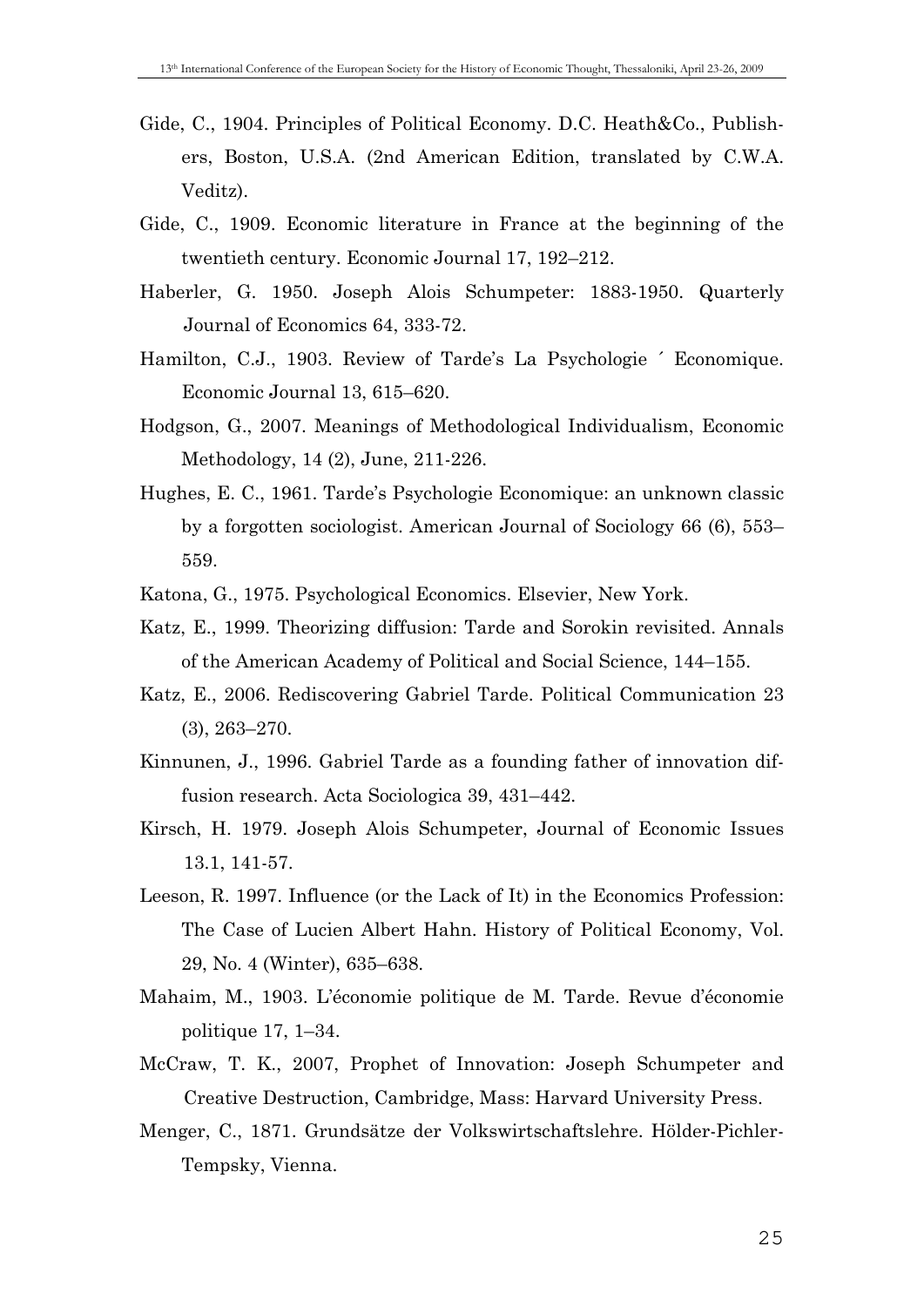- Michaelides, P. and Milios, J. 2004. Hilferding's Influence on Schumpeter: A First Discussion, European Association for Evolutionary Political Economy, Proceedings of 16th Annual International Conference (CD), Crete, Greece, October 28-31.
- Michaelides, P. and Milios, J. 2005a. Did Hilferding Influence Schumpeter? History of Economics Review 41, 98-125.
- Michaelides, P. and Milios, J. 2005b. The Influence of the German Historical School on Schumpeter, European Association for Evolutionary Political Economy, Proceedings of the 17th Annual International Conference (CD), Bremen, Germany, November 10-12.
- Michaelides, P., Milios., J., Vouldis, A., 2007a, Schumpeter, Lederer and Hilferding, on Economic Development, Credit and Business Cycles, 9th International Conference of Greek Historians of Economic Thought, University of Athens, May 11-12.
- Michaelides, P., Milios., J., Vouldis, A. 2007b, Emil Lederer and the Schumpeter, Hilferding, Tugan-Baranowsky Nexus, Workshop in Political Economy, International Initiative for the Promotion of Political Economy (IPPE), University of London & University of Crete, September.
- Michaelides, P., Milios., J., Vouldis, A., 2007c, Schumpeter and Lederer on Economic Growth, Technology, Credit and Business Cycles, European Association for Evolutionary Political Economy, Proceedings of the 19th Annual International Conference (CD), Porto, 2007, November, 1-3.
- Michaelides, P. and Milios, J. 2008. Joseph Schumpeter and the German Historical School, Cambridge Journal of Economics, doi:10.1093/cje/ben052, published online November 18, 2008 (in Press).
- Michaelides, P., Milios., J., Vouldis, A. and Lapatsioras, S. 2009a. Emil Lederer and Joseph Schumpeter on Economic Growth, Technology and Business Cycles. Forum for Social Economics. published online February 15, 2009, DOI: 10.1007/s12143-009-9032-2 (in Press).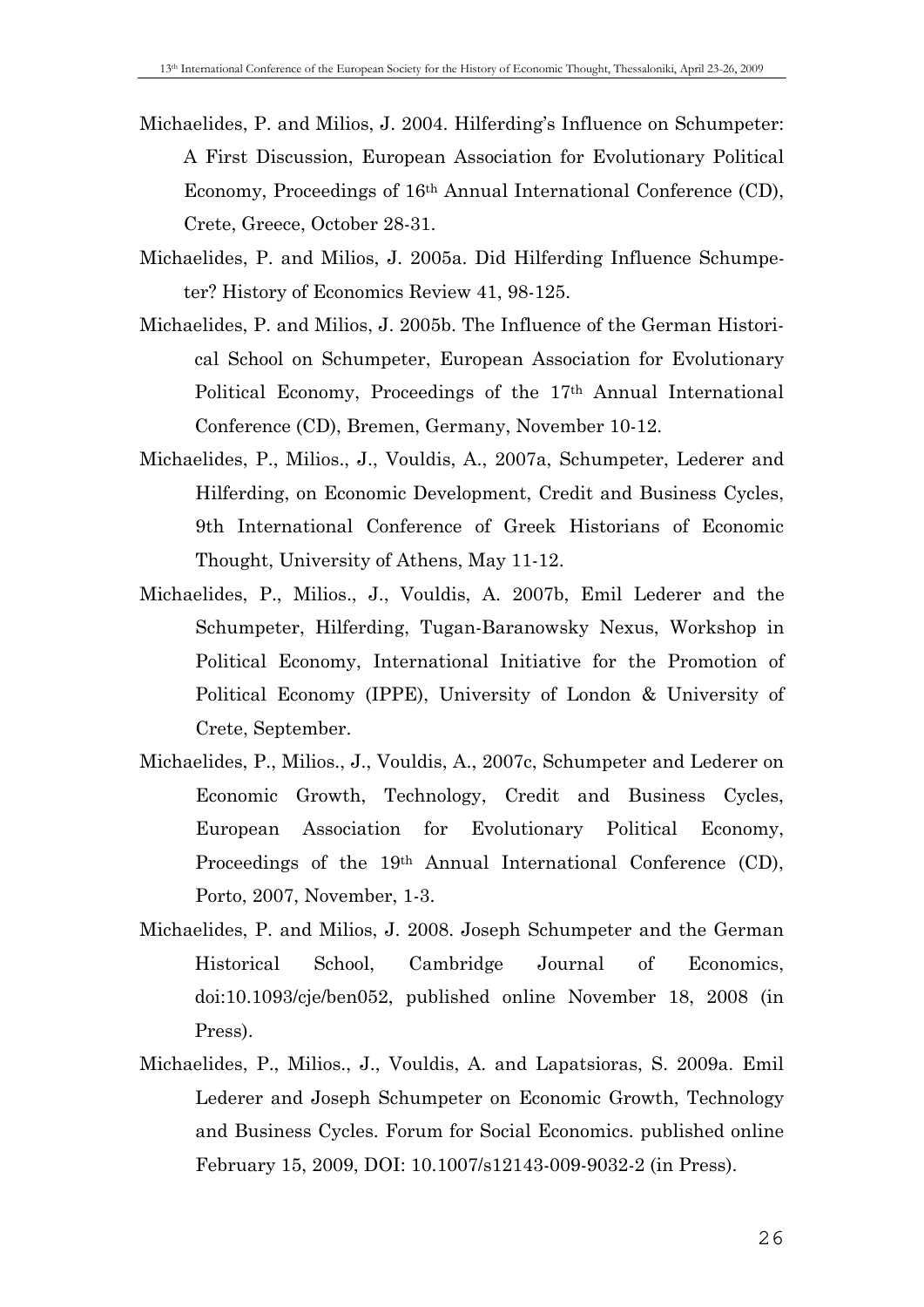- Michaelides, P., Milios., J. and Vouldis, A. 2009b. Schumpeter's and Lederer's Visions of Growth and Business Cycles and their Marxist Roots. Review of Political Economy (accepted for publication – forthcoming).
- Michaelides, P., Milios., J., Vouldis, A. and Lapatsioras, S. 2009c. Heterodox Influences on Schumpeter, International Journal of Social Economics (accepted for publication - forthcoming).
- Milet, J., 1970. Gabriel Tarde et la philosophie de l'histoire. Vrin, Paris.
- Mill, J. S., 1843. The Logic of the Moral Sciences. In: A System of Logic, Ratiocinative and Inductive, (Book VI), eighth ed. Longman, Green, & Co, London [1925].
- Mucchielli, L., 2000. Tardomania? Réflexions sur les usages contemporains de Tarde. Revue d'histoire des sciences humaines 3, 161–185 (Reprinted in Mythes et histoire des sciences humaines, Paris, La Découverte, 2004, 45–72).
- Paulhan, F., 1890. Revue de Les lois de l'imitation. Revue philosophique 15, 170–182.
- Pieters, R. and Robben, H., 1999. Consumer evaluation of money as a gift: a two-utility model and an empirical test. Kyklos 52 (2), 173–201.
- Prendergast, R., 2006. Schumpeter, Hegel and the Vision of Development. Cambridge Journal of Economics 30 (2), 253-275.
- Reinert, E., 2002. Schumpeter in the Context of two Canons of Economic Thought, Industry and Innovation, Vol. 6, No. 1, 23-39.
- Roche-Agussol, M., 1920. La psychologie économique chez Cournot. Revue d'histoire économique et sociale 8, 179–188.
- Roche-Agussol, M., 1926. Tarde et l' économie psychologique. Revue d'histoire économique et sociale 14, 68–114, 273–319. Rogers, E. M., 1962. Diffusion of Innovations. The Free Press, New York.
- Ross, E. A., 1904. Review of the Laws of Imitation. Journal of Political Economy 13 (1), 117–118.
- Scherer, F., 1984. Innovation and Growth. Cambridge, MA: MIT Press.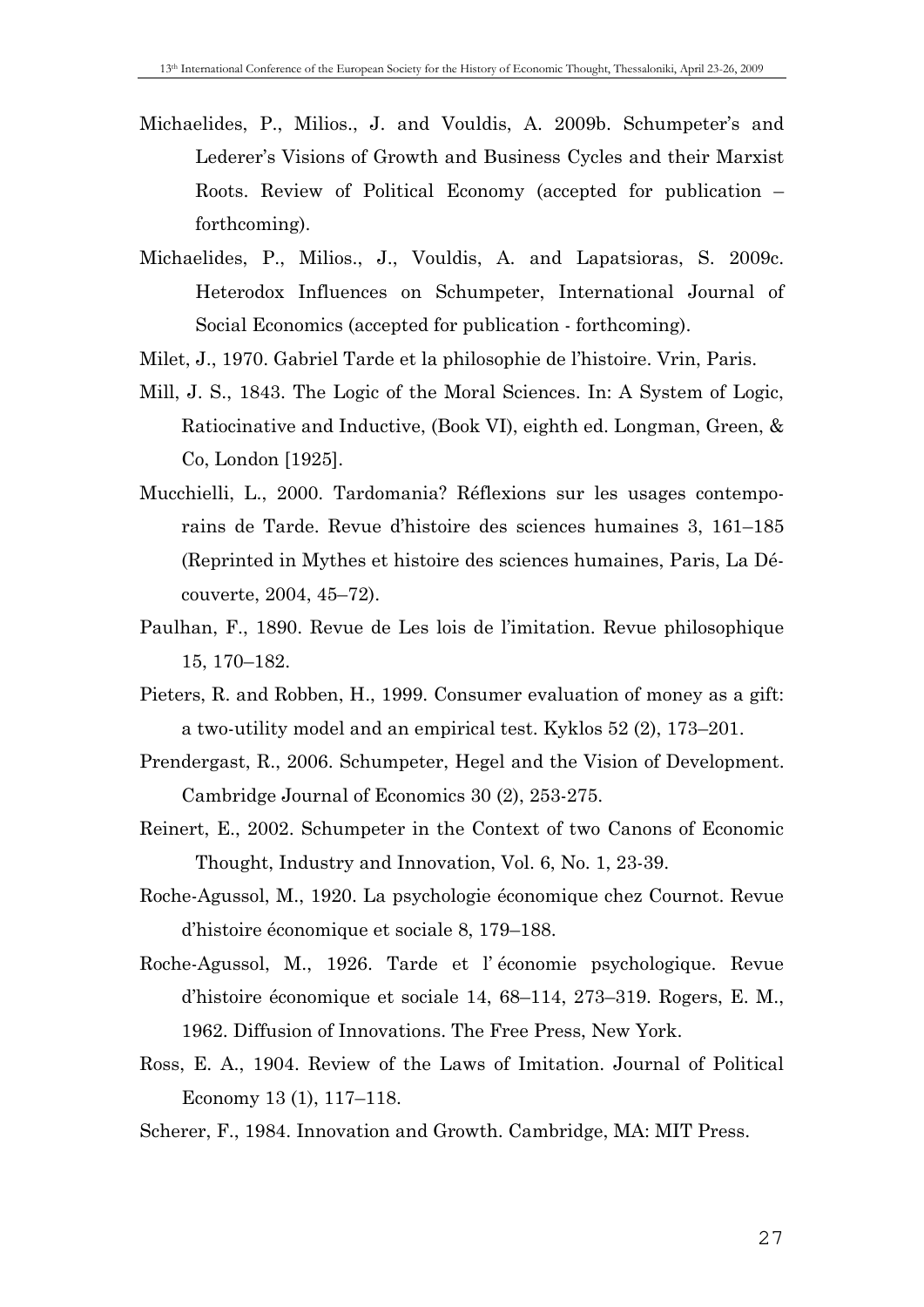- Schumpeter, J. A., 1910. Die neuere Wirtschaftstheorie in den Vereinigten Staaten. Schmollers Jahrbuch fuer Gesetzgebung. Verwaltung und Volkswirtschaft im Deutschen Reiche 34, 1–52.
- Schumpeter, J. A., 1912. The Theory of Economic Development, Cambridge: Harvard University Press [1934, 1951, 1961].
- Schumpeter, J. A., 1928. The Instability of Capitalism, Economic Journal 38.151, 361-86.
- Schumpeter, J. A., 1935. The analysis of economic change. Review of Economic Statistics, 14.4, 2–10.

Schumpeter, J. A., 1939. Business Cycles. New York: McGraw-Hill [1964].

- Schumpeter, J. A., 1942. Capitalism, Socialism and Democracy. New York: Harper and Row [1950].
- Schumpeter, J. A., 1949. Economic theory and entrepreneurial history, in H.G.J. Aitken 1965, Explorations in Enterprise, Harvard University Press, Cambridge, MA, 45-64.
- Senn, P., 2003. The Influence of Schumpeter's German Writings on the Mainstream Economic Literature in English, in: Backhaus, J. Joseph Alois Schumpeter. Kluwer Academic Publishers, The Netherlands, 141-162.
- Shionoya, Y., 1990. Instrumentalism in Schumpeter's economic methodology, History of Political Economy, 22 (summer), pp. 187-222.
- Shionoya, Y. 1997. Schumpeter and the Idea of Social Science, Cambridge, Cambridge University Press.
- Shionoya, Y., 2005. The Soul of the German Historical School, New York: Springer.
- Smithies, A., 1951. Memorial: Joseph Alois Schumpeter, 1883-1950, in Schumpeter, Social Scientist, (ed.) Seymour Harris, Cambridge: Harvard University Press.
- Swedberg, R., 1991. Joseph A. Schumpeter, Cambridge, Polity Press.
- Tarde, G., 1880. La croyance et le désir. La possibilité de leur mesure. Revue Philosophique 5, 150–180, 264–283.